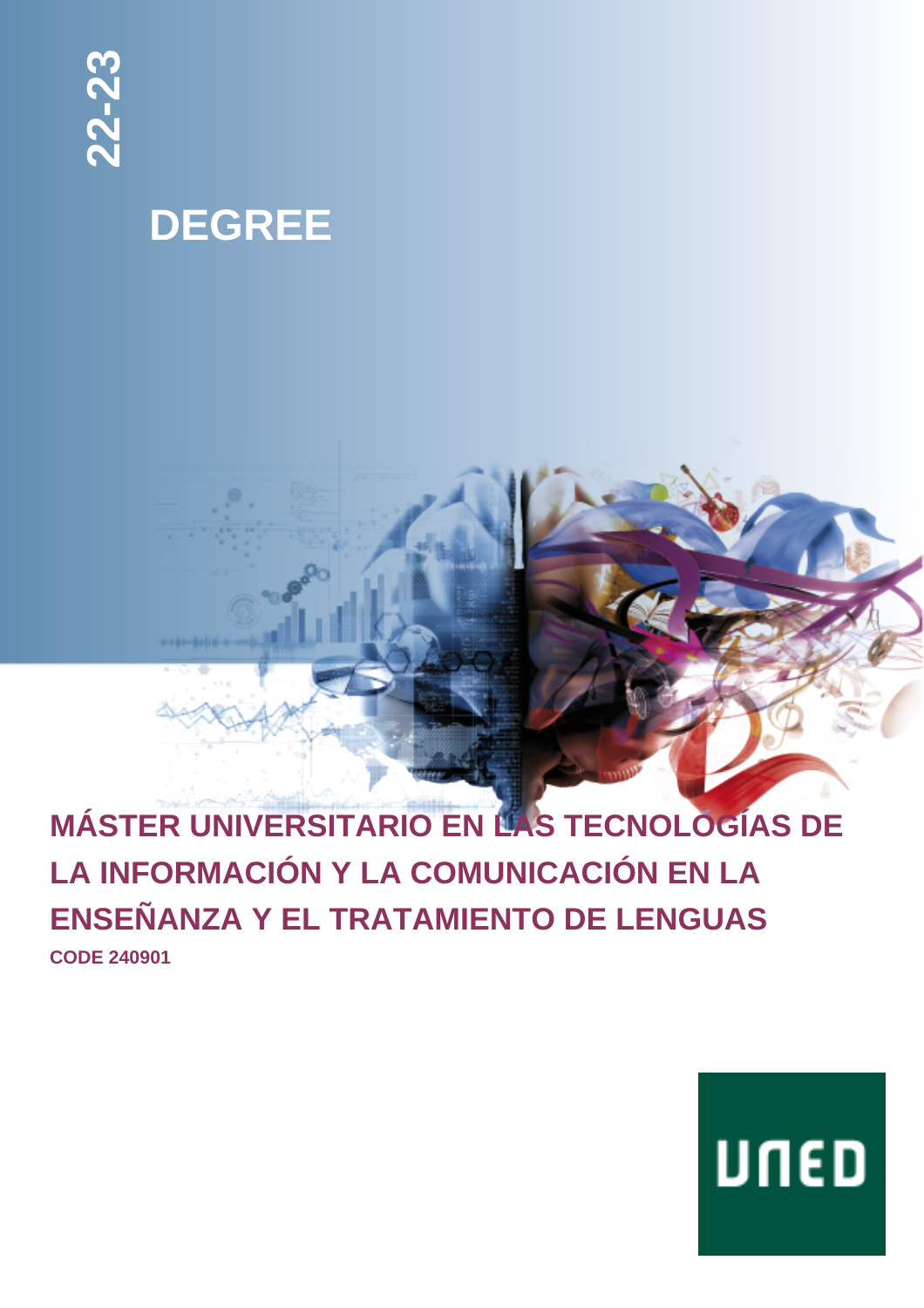**MÁSTER UNIVERSITARIO EN LAS TECNOLOGÍAS DE LA INFORMACIÓN Y LA COMUNICACIÓN EN LA ENSEÑANZA Y EL TRATAMIENTO DE LENGUAS CODE 240901**

## **INDEX**

[INTRODUCTION](#page-3-0) [OBJECTIVES AND COMPETENCES](#page-4-0) [CAREER OPPORTUNITIES](#page-5-0) [ACCESS PREREQUISITES](#page-6-0) [ADMISSION CRITERIA](#page-7-0) [NUMBER OF NEW STUDENTS](#page-9-0) [CURRICULUM](#page-9-1) [RULES](#page-15-0) [PRACTICES](#page-16-0) [OFFICIAL DOCUMENTATION](#page-17-0) [INTERNAL QUALITY ASSURANCE SYSTEM FOR THE TITLE](#page-17-1)  [PROFESSIONAL ATRRIBUTIONS](#page-18-0) [OPINIONES DE ALUMNOS](#page-18-1) [RECURSO 4: FORMULARIO DE AUTOEVALUACIÓN PARA](#page-20-0) [SOLICITUD DE ACCESO](#page-20-0) [SEMINARIO PERMANENTE DE INVESTIGACIÓN](#page-20-1) [RECURSO 1: TABLA DE EQUIVALENCIA DE EXPEDIENTE](#page-22-0) **[ACADEMICO](#page-22-0) CONTACTS AND MASTER UNIVERS<br>
TECNOLOGÍAS DE<br>
COMUNICACIÓN E TRATAMIENTO DE<br>
CONDUCTION<br>
CODE 240901<br>
INDEX<br>
CODE 240901<br>
INDEX<br>
CODE 240901<br>
CODE 240901<br>
CODE 240901<br>
CORPICIAL DE CONTERIA<br>
NUMBER OF NEW STUDENTS<br>
CURRICU**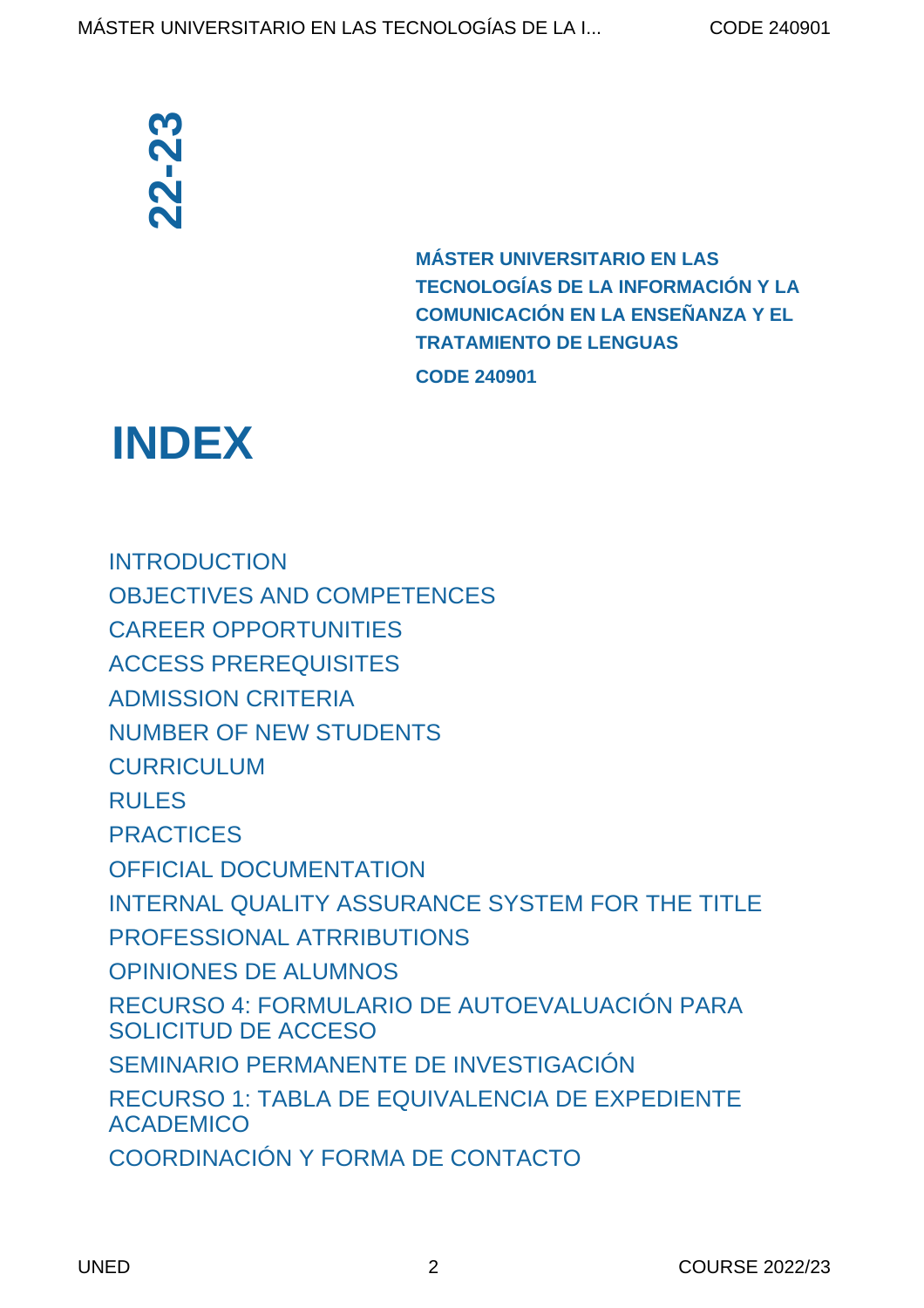[INTERNACIONALIZACIÓN](#page-25-0) [PLAN DE ACOGIDA](#page-26-0) [RECURSO 3: RECONOCIMIENTO DE CRÉDITOS](#page-27-0) [RECURSO 2: TABLA DE EQUIVALENCIA DE NIVELES DE](#page-27-1) [COMPETENCIA DE LENGUAS](#page-27-1) [LÍNEAS DE INVESTIGACÓN PARA EL TFM](#page-29-0)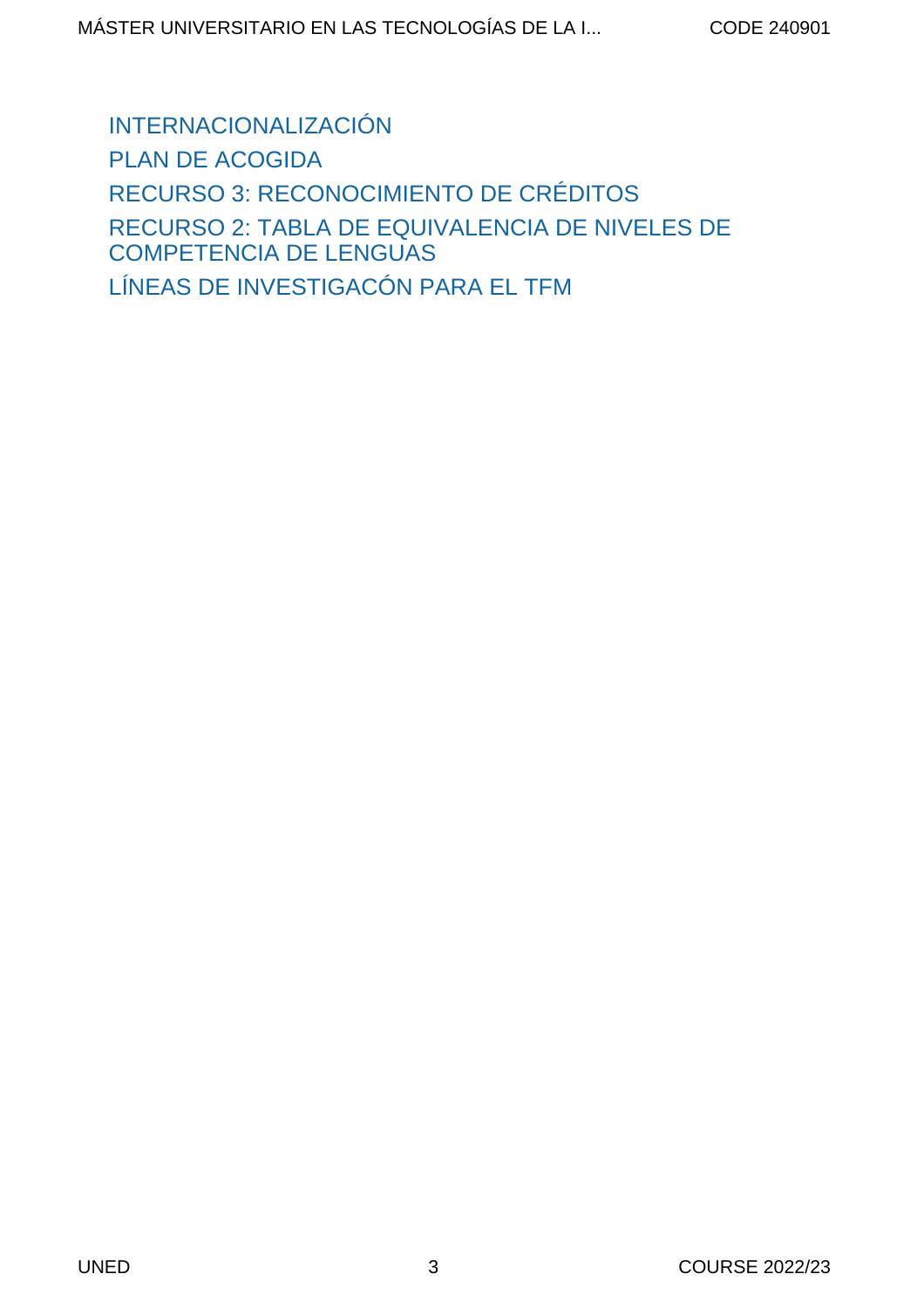## <span id="page-3-0"></span>**INTRODUCTION**

#### INTRODUCTION

The computerisation of a multitude of language-related processes, information and documentation, which was carried out with rudimentary methods and support until recently, has become an incontrovertible fact in advanced and competitive societies, to the point of no return. This is due to its multitude of advantages in terms of profitability, quality and reliability. It should be noted in this regard, that, aside from the expert status of each member of the teaching staff of this master's degree in the field of ICT for language education and processing, the UNED (National University of Distance Education), by its very nature, offers its members a real platform to experiment and reflect on a daily basis on the application of more advanced ICT in a multitude of processes related to information and document management, as they are present in virtually all activities of the institution (teaching, evaluation, research, organisational and administrative activities, etc.).

The teachers at UNED which, with around 200,000 students, has the largest student population in Europe and the fifth largest in the world, are direct witnesses to the huge demand for resources for distance education, and not only in the context of our institution, but on a social level, due to profound changes in the educational demand of the population in developed countries. Owing to the growth, diversification and specialisation of the population in these countries, individuals face major difficulties in attending classes, as they are located far from the training centre or lack time due to a multitude of professional obligations, and social and personal commitments that are common to members of modern societies. The reconciliation of social, professional and educational life is only possible through ICT. In addition to responding to a real social demand, the benefits and possibilities of online learning have been highlighted by a large number of experts, both for knowledge-based subjects and also ones that entail the acquisition of practical skills and competences, such as languages. ICT is equally suitable for distance learning centres, where they make it possible to "reduce the distance" both between students, and teachers and students, and in educational institutions that provide face-to-face training, where they allow study time to be extended, as well as the contact or communication with other interlocutors. Therefore, it is not surprising that the method of computer-assisted language learning is spreading to countries, including Spain, that are both interested in and concerned about overcoming the language gap. Nevertheless, the dramatic proliferation of all kinds of products, systems and tools in the market is often mistakenly welcomed by language specialists who lack specific training on how to handle and benefit from them. This lack of technological training (known as digital competence, already objective of the curricula of compulsory education) leads to attitudes, such as alienating ICT-based language education and processing from the traditional didactic and scientific approaches, or creating unrealistic and absurdly high expectations of the role that ICT play in language education and processing, and rejecting it after those expectations have not been fulfilled.

In an interdisciplinary field like this, other factors, such as separating the work of linguists, teachers and technologists, and not integrating their results and advances in the different areas, which make any collaborative progress impossible, do not pass unnoticed. Those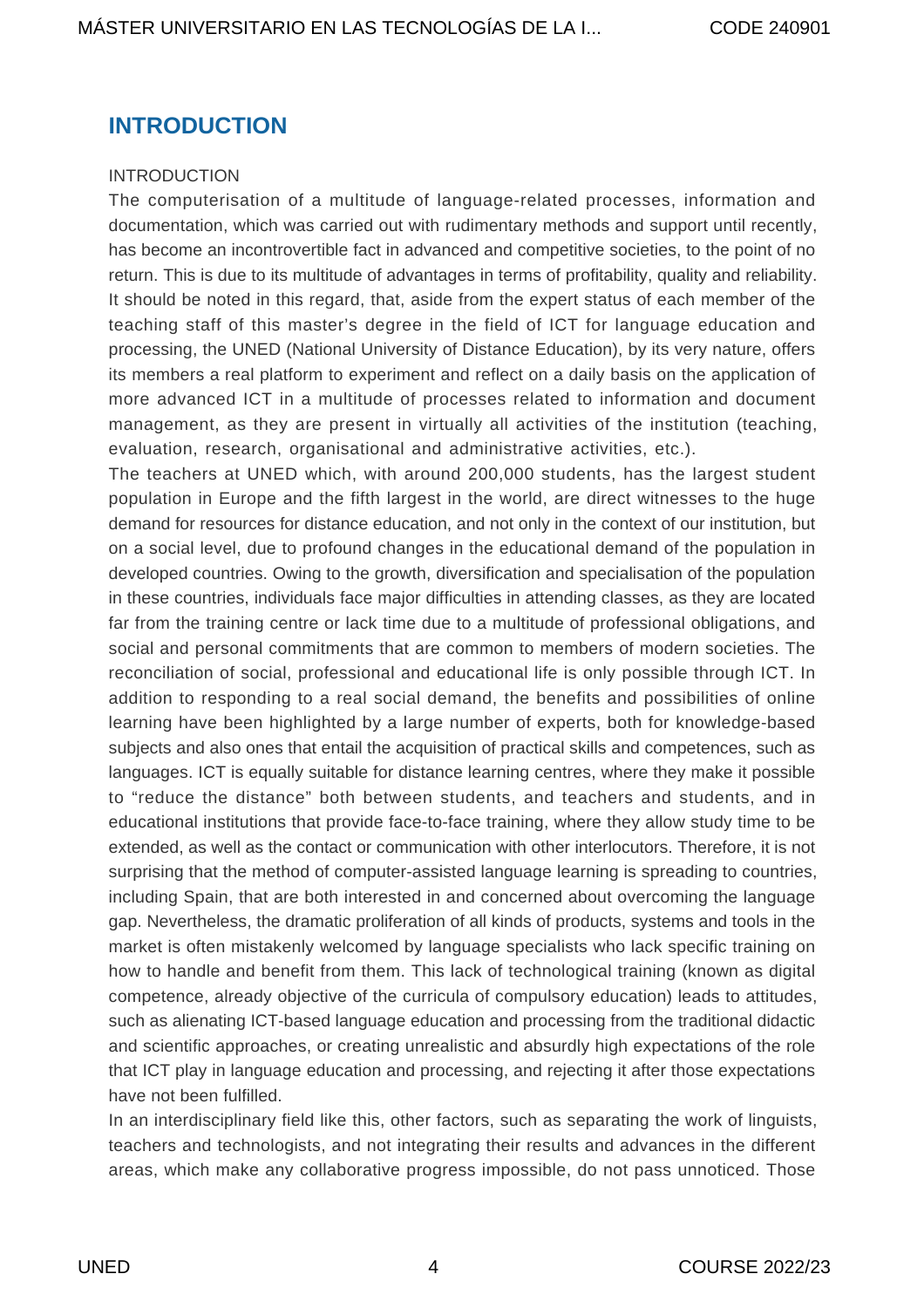factors explain why ICT is not adequately present and frequently used in academic, professional and research activities related to languages. This master's degree, using an interdisciplinary approach, aims to guide and assist experts in one or several languages in building various types of theoretical knowledge and developing practical skills and competencies that are necessary for the optimal use of ICT. A considerable number of language-related scientific (professional and academic, teaching and research) activities can be carried out more efficiently in this way.

See the video **presentation** of this master's degree elaborated by Elena Barcena and Noa Talavan: <https://canal.uned.es/mmobj/index/id/17587>

See the following video on aspects that must be taken into account **before registering in this master**:

<https://canal.uned.es/video/60746b45b60923270e1b16b2>

## <span id="page-4-0"></span>**OBJECTIVES AND COMPETENCES**

MASTER'S DEGREE IN INFORMATION TECHNOLOGIES AND COMMUNICATION IN LANGUAGE EDUCATION AND PROCESSING (UNED)

OBJECTIVES AND COMPETENCIES

The distance learning master's degree programme in Information Technologies and Communication in Language Education and Processing has two main objectives that students need to prioritise. Firstly, it aims to provide to opportunity to **complete their theoretical training** and develop skills and competencies at an advanced level, which enables them to competently practise their language-related profession in the field of ICT. Secondly, **it serves as an introduction** to their theoretical and practical training as a researcher in education and/or other fields that involve computerised language processing at an advanced level. The latter can be attained by the student himself at a later stage by writing a dissertation related to the content of master's degree.

The teaching/learning **level** of the proposed master's degree can be described by the following **links**:

•Level 6 of ISCED (International Standard Classification of Education; [http://uis.unesco.org/sites/default/files/documents/isced-2011-sp.pdf\)](http://uis.unesco.org/sites/default/files/documents/isced-2011-sp.pdf): second stage of tertiary education (leading to an advanced research qualification).

•Second stage of the "Dublin Descriptors" (2004; [https://studylib.es/doc/109157/descriptores](https://studylib.es/doc/109157/descriptores-de-dubl%C3%ADn)[de-dubl%C3%ADn](https://studylib.es/doc/109157/descriptores-de-dubl%C3%ADn)).

•Level 7 of the European Qualifications Framework ([https://europa.eu/europass/es/european](https://europa.eu/europass/es/european-qualifications-framework-eqf)[qualifications-framework-eqf\)](https://europa.eu/europass/es/european-qualifications-framework-eqf).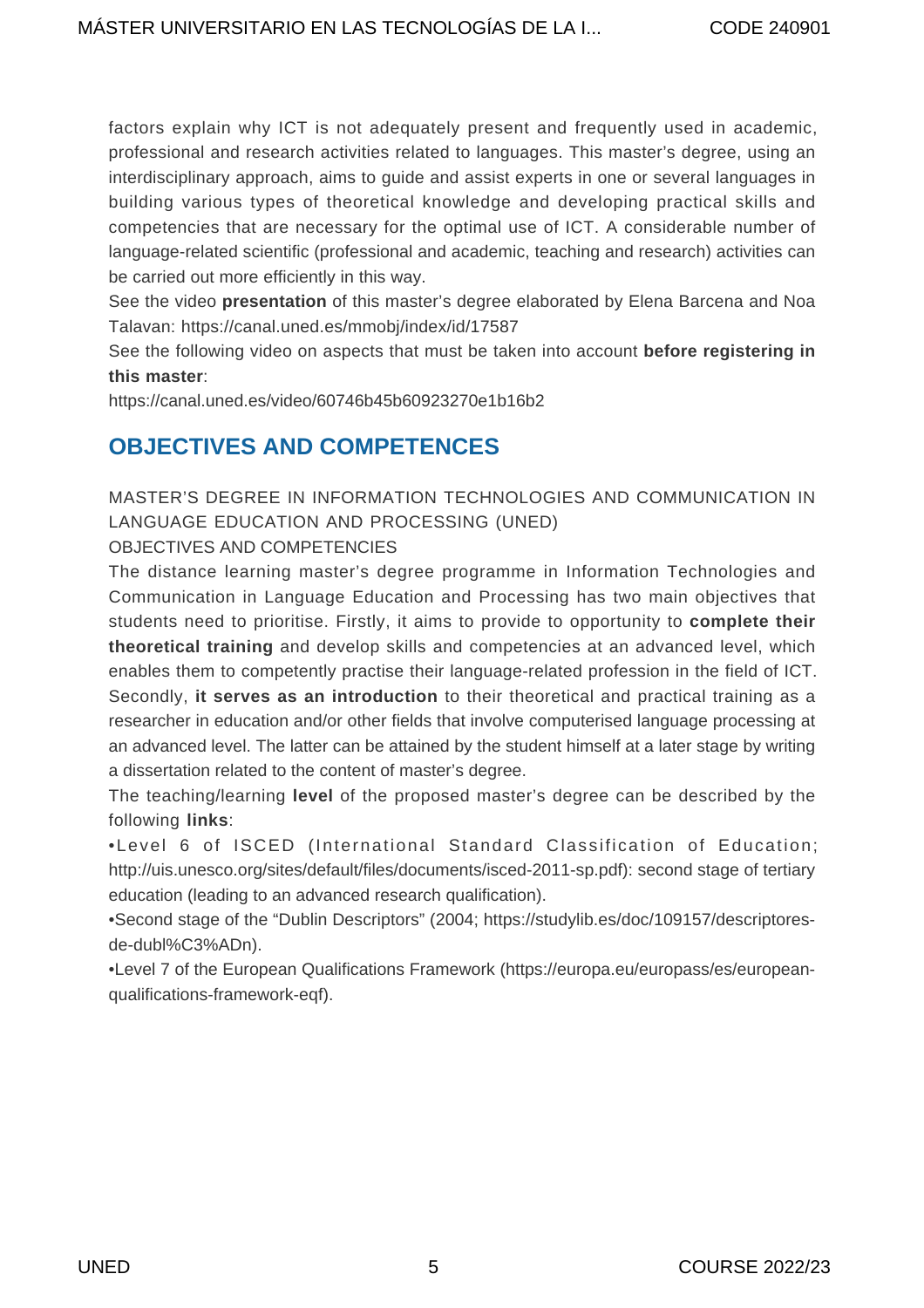## <span id="page-5-0"></span>**CAREER OPPORTUNITIES**

## MASTER'S DEGREE IN INFORMATION TECHNOLOGIES AND COMMUNICATION IN LANGUAGE EDUCATION AND PROCESSING (UNED)

### CAREER OPPORTUNITIES In today's professional world it is essential to be a competent and frequent user of ICTs in most professional positions, which are being filled by university graduates in languages: teaching, research, publishing, translation, lexicography, terminology, information and document management, corpus, design and coordination of language projects, organisation and culture management etc. The completion of this master's degree will enable students, who are specialists in one or several languages, to **develop specific technological skills to work** efficiently and competitively in educational and civic institutions (teaching languages or other subjects in a second language, organising and coordinating language projects), at publishing and media companies (translating texts, proofreading and editing, documentation, developing, publishing and writing manuals, textbooks and multimedia materials), in broadcast media (audiovisual translation, subtitling and dubbing), in libraries and documentation centres (processing information, managing dissemination channels, searching and cataloguing printed and electronic texts), at cultural services agencies (in intercultural mediation, international cooperation and management of cultural products and services, designing cultural policies and promoting initiatives of such kind), in language services departments at companies, associations and institutions in general (coordinating and

Apart from career prospects, at the end of this master's degree students may **start an academic research career**, which would begin with the completion of a doctoral dissertation on any of the topics of natural language processing, computational linguistics, CLIL, CALL, MALL, etc., covered in their different subjects, depending on the students' own area of interest. Depending on their chosen subject, the dissertation would be supervised by a member of the teaching staff. Finally, professional and research objectives of the master's degree may **coalesce** in certain activities in educational centres (as teacher and researcher), documentation centres (as researchers in philology, linguistics and documentation), and the language industry in general (as developers of corpus and information search tools, computational lexicographers and terminologists, language project managers, ICT centre coordinators, etc.).

monitoring the standards of language use, drafting and disseminating internal manuals).

Finally, it should be added that although the design of this master's degree focuses on the linguistic and technological development of the students, it does not cease to be humanistic. All the subjects aim to contribute in some way to disseminating the **ethical values** of humanism in its broadest sense and fostering a culture where not only linguistic and technological progress has priority, but also the fundamental rights of people and equal opportunities without discrimination. In addition, all subjects have the underlying purpose to stimulate the habit of reflection and reasoning, intercultural communication, argumentation based on respect and tolerance, the interpretation and free criticism of methods, models and theory.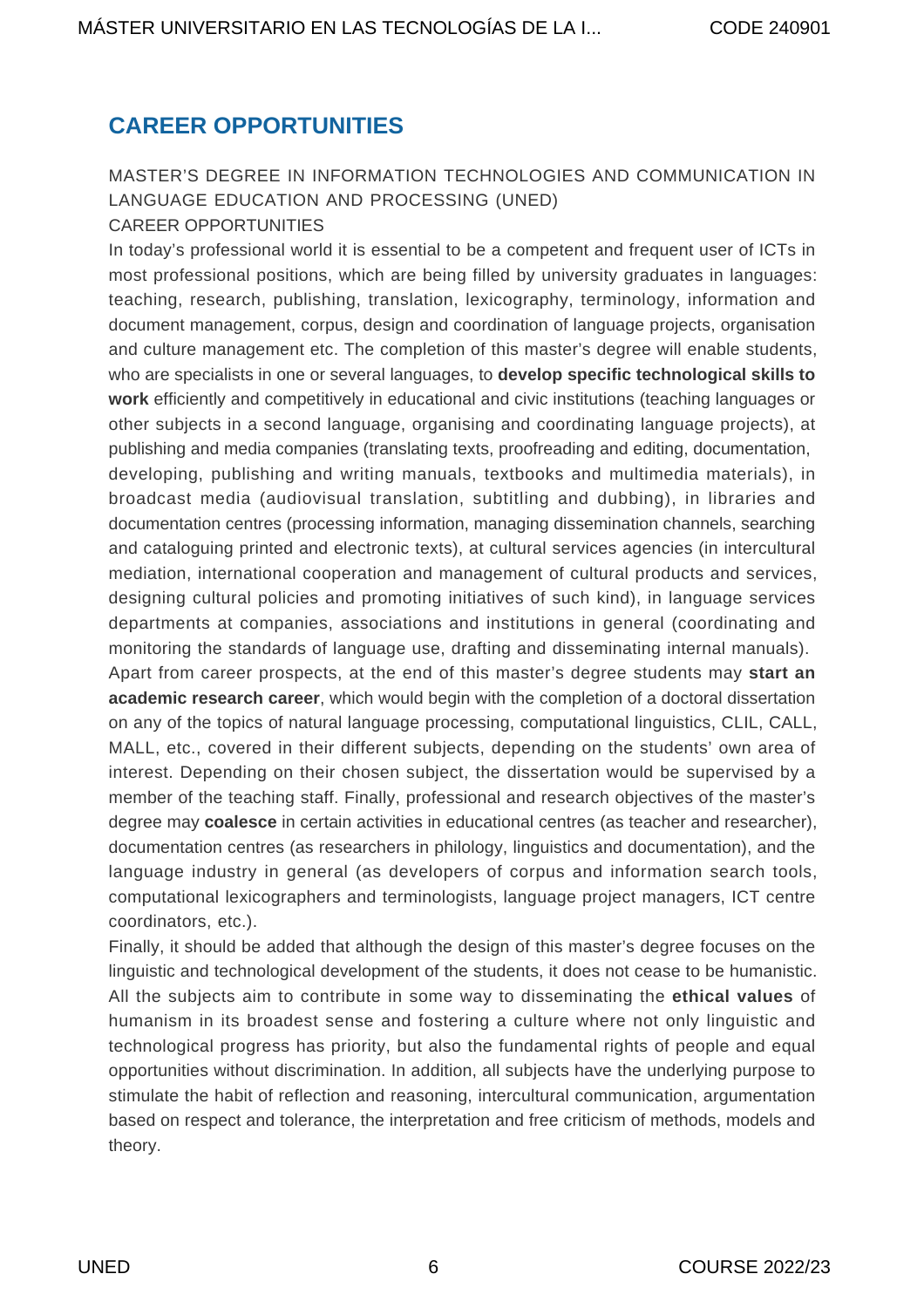## <span id="page-6-0"></span>**ACCESS PREREQUISITES**

## MASTER'S DEGREE IN INFORMATION TECHNOLOGIES AND COMMUNICATION IN LANGUAGE EDUCATION AND PROCESSING (UNED)

#### ENTRY REQUIREMENTS

To access the master's degree in Information Technologies and Communication in Language Education and Processing, you must be in possession of a 240 ECTS official Spanish university degree or other qualifications issued by an institution within the European Higher Education Area (EHEA), namely, the following:

•Bachelor's degree or its equivalent (comparable to the Spanish Titulo de Grado, Titulo de Licenciado or Titulo de Ingeniero Superior)

Also, as explained above, graduates may access the programme through educational systems outside the EHEA. The recognition of their previous qualifications is not required after the university verified that the studies completed by the student are equivalent to the corresponding Spanish official university degrees, and give authorisation to access postgraduate programmes in the issuing country. Access in this way does not imply, in any case, the official recognition of the candidate's previous qualifications, or its recognition for any other purpose than that of accessing the master's degree.

To provide some guidance, **a prioritised list of different student profiles** to whom this master's degree is geared is included below. This list is by no means exhaustive and mostly refers to "degree groups". The Degree Committee will make a decision in each case:

•Graduates in any branch of Philology / Graduates with 240 credits in any degrees substituting bachelor's degrees in Philology

•Graduates in Translation and Interpretation / Graduates with 240 credits in any degrees substituting bachelor's degrees in Translation and Interpretation

•Humanities graduates / Graduates with 240 credits in any degrees substituting bachelor's degrees in Humanities

•Graduates in Information Technology (Management, System) / Graduates with 240 credits in any degrees substituting bachelor's degrees in any branch of Information Technology

•Graduates in any branch of Education (Pedagogy, Psychopedagogy) / Graduates with 240 credits in any degrees substituting bachelor's degrees in any branch of Education

•Graduates in Psychology, Philosophy, Library and Information Science or any other degree / Graduates with 240 credits in any other degree programme

These current university degrees are equivalent to future EHEA bachelor's degrees, including new comparable degrees for teaching purposes. Therefore, the degrees and qualifications that ensure direct access to the master's degree should be compared with the catalogue or list of future university degrees. Access to the proposed master's degree is governed by the provisions of Article 16 of Royal Decree 1393/2007. Therefore, two cases can be distinguished regarding students with **foreign university degrees**:

- Students holding foreign qualifications issued outside the framework of the EHEA may be admitted to the master's degree without the official recognition of their degrees, after the UNED has verified that the qualification corresponds to an educational level equivalent to an official Spanish university degree and it enables the student to access university master's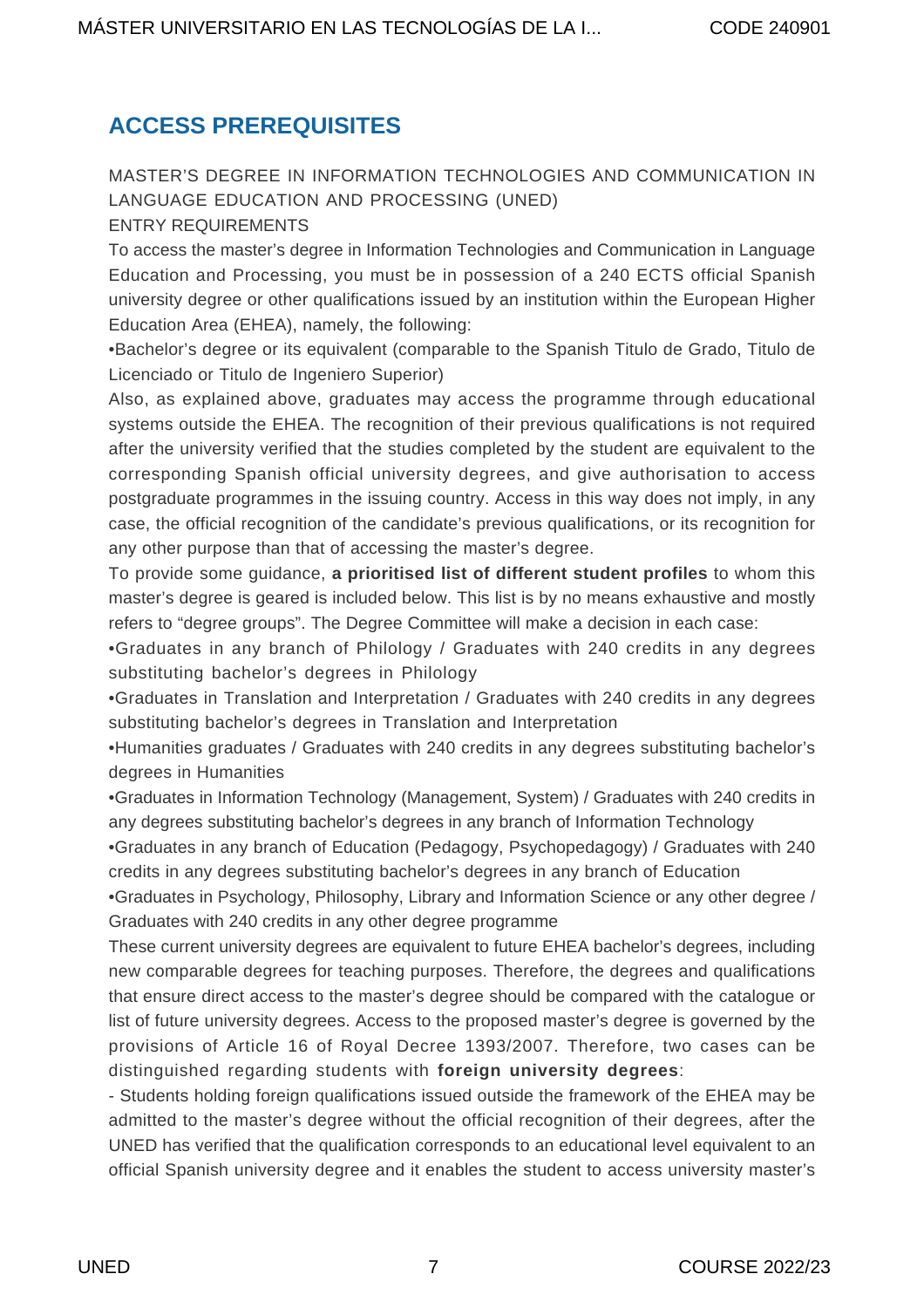degree courses in the issuing country. It should be noted that access in this way does not imply the official recognition of the candidate's previous qualifications, or its recognition for any other purpose than that of accessing the Spanish master's degree in question.

- Students holding qualifications issued within the framework of the EHEA may access the master's degree after it has been verified that they are in possession of a qualification issued within the framework of the EHEA, enabling the student to access university master's degrees in the issuing country.

The UNED, being a distance university, has students **residing abroad**, and provides them with fourteen support centres abroad (mainly in Europe, America and Africa). They would be among the main beneficiaries of completing the master's degree in question in the virtual learning environment, as well as of the computerisation of the information and administrative process**,** including the dissemination of the annual list of master's degrees at UNED through its web portal (with some information on each programme), the electronic service for administrative and academic queries about the course (the email addresses of the Degree Committee members, who may facilitate the dissemination of the existence of the master's degree for advertising purposes and student recruitment), and the application for admission or pre-enrolment, which have to be done online through the web portal of the UNED: [http://portal.uned.es/portal/page?\\_pageid=93,574511&\\_dad=portal&\\_schema=PORTAL](http://portal.uned.es/portal/page?_pageid=93,574511&_dad=portal&_schema=PORTAL), the validation of pre-enrolment and registration:

[http://portal.uned.es/portal/page?\\_pageid=93,1450534&\\_dad=portal&\\_schema=PORTAL](http://portal.uned.es/portal/page?_pageid=93,1450534&_dad=portal&_schema=PORTAL).

## <span id="page-7-0"></span>**ADMISSION CRITERIA**

MASTER'S DEGREE IN INFORMATION TECHNOLOGIES AND COMMUNICATION IN LANGUAGE EDUCATION AND PROCESSING (UNED)

#### ADMISSIONS CRITERIA

As described in the previous section, this master's degree is primarily aimed at students holding a bachelor's degree in Philology, but its approach and content allows it to be completed by students with a **different profile** relevant to the master's degree, such as, for example, by students holding a degree in Translation, Library and Information Science, Humanities, Information Technology or Education, after passing a subject of the levelling course module, as the case may be. As mentioned above, there will be a Degree Committee to ensure that, prior to the master's degree, each student who does not hold any certificates attesting their language skills or technological competency acquire additional training through passing one or both subjects of the levelling course module, depending on their academic (and, exceptionally, professional) career. This committee will be formed by a subset of the course teachers, representing the various subjects of the programme.

To study this master's degree, it is necessary, firstly, to have **a user-level competency in managing basic information and communication tools** (web browser, email client, etc.). Also, due to the fact that most of the learning takes place online, students will be informed about the prerequisite of having a continuous fast and stable **Internet** connection. Secondly, it is required that students have a B1 level reading comprehension in English according to the Common European Framework of Reference for Languages (sufficient for accessing and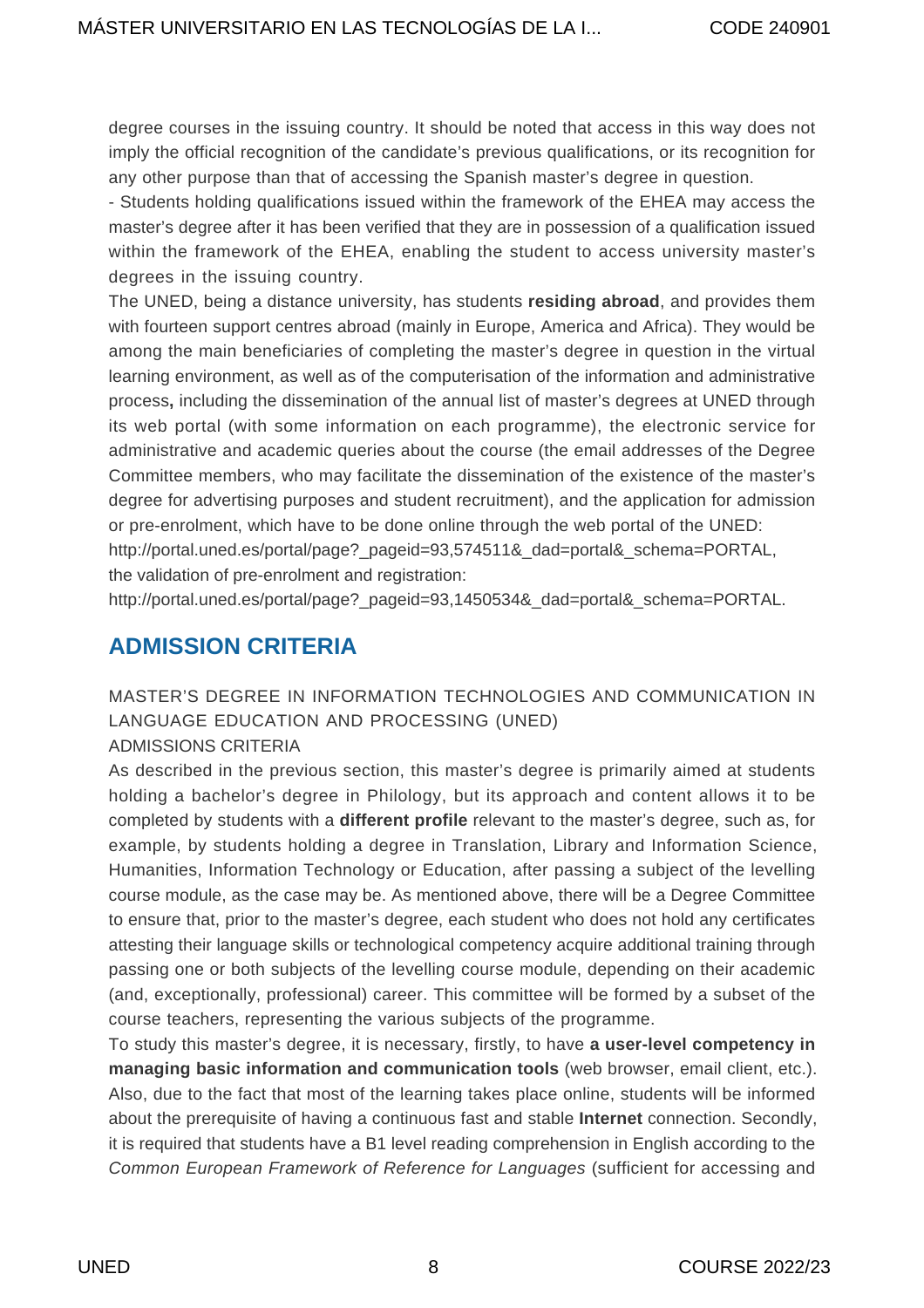understanding the numerous sources, systems and bibliographic resources indicated by the teachers). Given the status of English as lingua franca in the academic and research field, these resources do not usually have versions in other languages. Both the described digital and language skills have to be attested with certificates when applying.

By prioritising academic profiles, which will always be available for future students, along with the rest of the course information in their virtual guide and other media, as mentioned above, it aims to guide and benefit the students themselves, ensure the advanced level and quality of the course and promote compensatory actions against possible deficiencies. Therefore, given that a certain level of agreement is required between the bachelor's degree that gives access to the master's degree and the chosen itinerary, the Degree Committee will make a decision in case of other qualifications not mentioned in the previous list, and ultimately, reserves the right to make a selection of candidates to ensure that their profiles match the content of the course.

As a general criterion, applicants must have completed at least the equivalent of 60 credits in language-related subjects throughout their graduate studies. Also, due to the interdisciplinary nature of the master's degree, students are required to have sufficient digital competence as users (obtained through training courses, professional activity, etc.). Students who do not meet these requirements are offered the possibility of gaining credits with the levelling course module in any of these fields, as a requirement for final admission to the master's degree.

The Degree Committee, in addition to the possession of one of the above listed qualifications (which must be accredited by documents as a general requirement for admission to any official postgraduate programme at UNED), will positively assess other merits (which must also be accredited) in the application for admission or pre-enrolment. A summary of the main criteria for admission and the scale to be used for this purpose is listed below:

- Aimed at graduates interested in gaining knowledge in information and communications technology in language education and processing.

- The language of instruction of the master's degree is Spanish, so it is advisable to have a minimum B2 level (according to the Common European Framework of Reference for Languages). On the other hand, the students of the programme are strongly recommended to have at least B1 level reading comprehension, according to the Common European Framework of Reference for Languages and following the recommendations of the Bologna Process, in order to access the numerous bibliographic resources and information systems related to the content of the course, only available in English.

- Students are recommended to have language skills and user-level computer competency. Those who have not received any language or computer training must take the 5/10 credits of the levelling course module that will be determined by the Academic Coordinating Committee.

According to regulations approved at the Governing Board meeting held on June 26, 2012, when academic records that fail to show the overall average rating certified by the University of Origin have to be verified, it is considered that the overall average grade will be 1.00 or 5.00, as appropriate in each case (RD 1497/1987 or RD 1125/2003).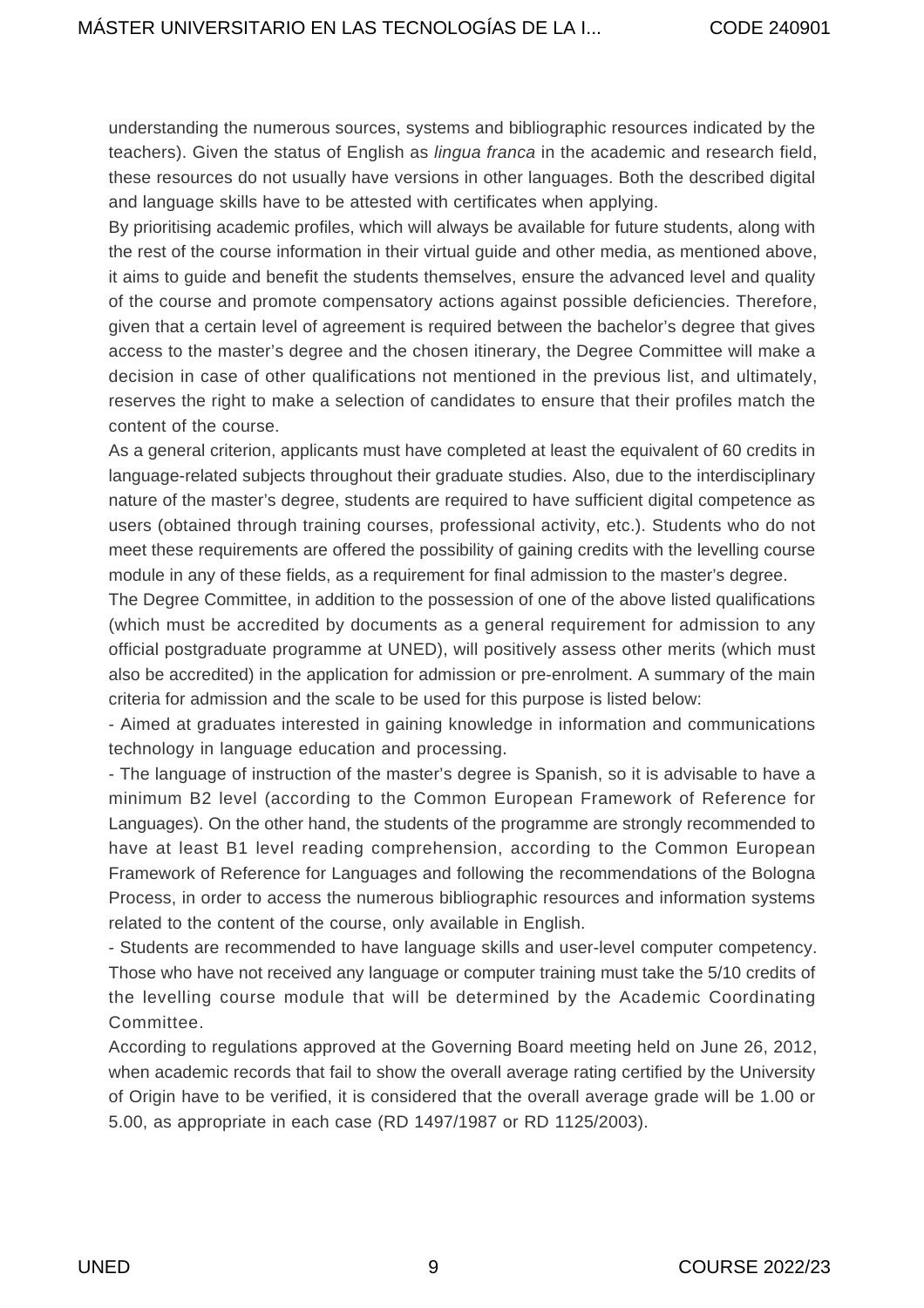## <span id="page-9-0"></span>**NUMBER OF NEW STUDENTS**

MASTER'S DEGREE IN INFORMATION TECHNOLOGIES AND COMMUNICATION IN LANGUAGE EDUCATION AND PROCESSING (UNED)

THE NUMBER OF NEW STUDENTS

The master's degree can accept up to **80** new students.

If you are a student of the master's degree and wish to continue, remember that in order to do so, you should have first submitted your **application form to continue with your studies** on the UNED website within the set deadlines. Once they receive the admission letter they will be able to register.

Furthermore, if your maximum period of study has ended (either due to the number of academic courses taken or exams repeated, as specified in the permanence regulations), you should complete and submit both the abovementioned application form together with a **request for a final study period**, in order to stay in the programme.

## <span id="page-9-1"></span>**CURRICULUM**

MASTER'S DEGREE IN INFORMATION TECHNOLOGIES AND COMMUNICATION IN LANGUAGE EDUCATION AND PROCESSING (UNED)

#### **SYLLABUS**

The structure of this section is as follows:

1. The general structure of the master's degree organised in modules and the duration of the course

2. Description of the subjects: content, ratio between levels, requirements, characteristics, number of credits, timing and evaluation

3. Degree routes: professional and academic master's. Internship

4. Master's thesis

#### **1. GENERAL STRUCTURE OF THE COURSE**

The master's degree consists of 60 credits and is divided into four subject modules, a module of internship and the master's thesis as the last module:

- A core module with subjects of generic content, useful for other specialties in the master, and also for other master's degrees at the Faculty of Philology at UNED.
- A training module with subjects that are fundamental for the objectives of the master's degree.
- Four itinerary modules: one specifically oriented towards ICT-based language education while the other with broader content is oriented towards computational linguistics with strong demand and relevance in academic, research, professional and social areas. Each of these can be undertaken following either the professional or the research route.
- A practicum or tutored internship period, mandatory for students who have chosen the professional route while not obligatory for students who opted for the research route.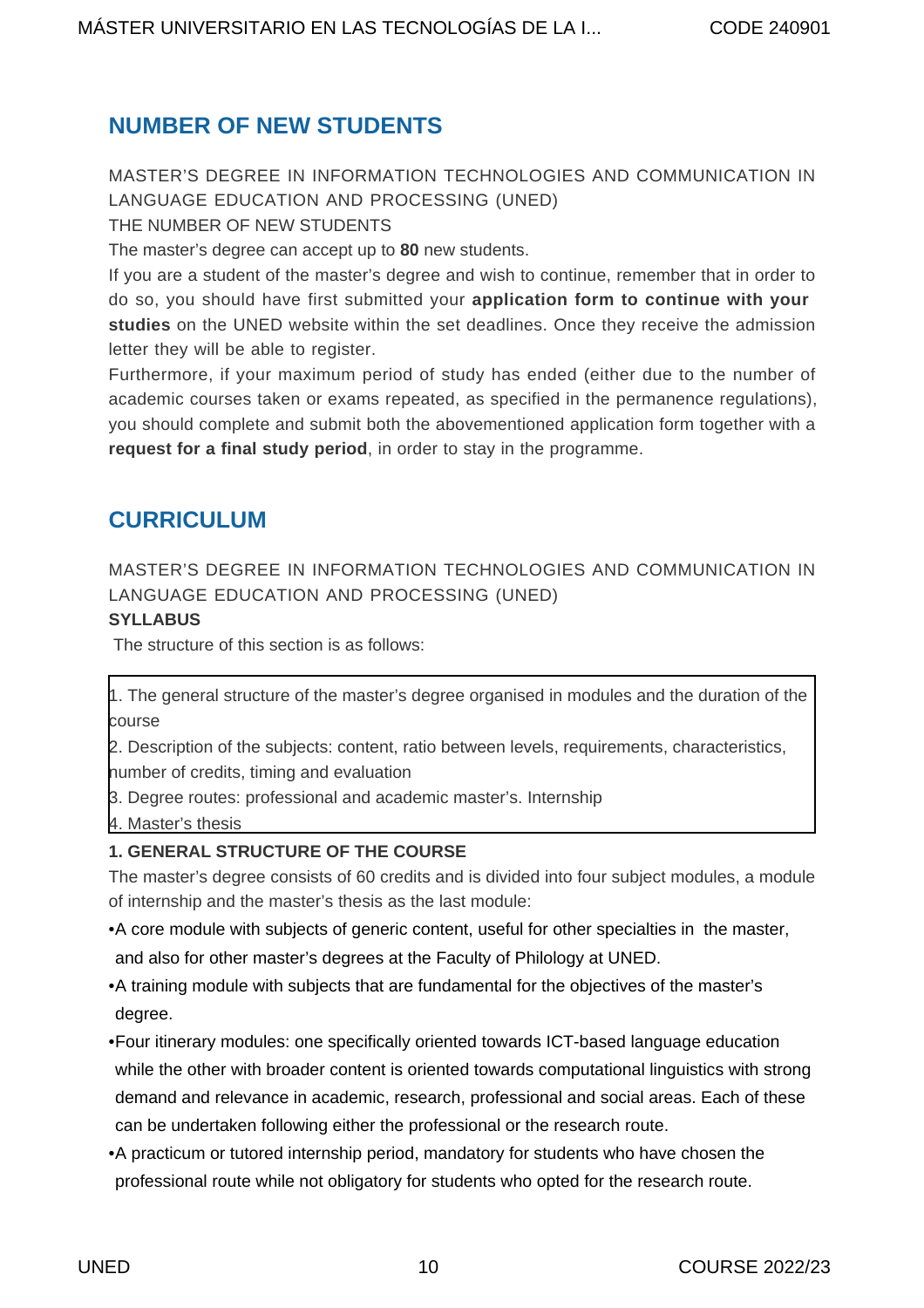#### • A master's thesis, mandatory for all students of the master's degree.

The master's degree can be completed in one academic year, although it is advisable to do it in two to sequence the study of some subjects more evenly and facilitate the assimilation of its contents. It is also possible to complete the master over a larger time period, in which case, students have to comply with official regulations of the UNED regarding the maximum period of study in official postgraduate programmes (approved by the Governing Board, 28 June 2011):

1. Students of the UNED on official university master's degrees have a maximum of four examination sessions per subject and two per academic year to sit an exam, regardless of the session (ordinary exam sessions in February / June or the retakes in September).

2. In order to limit the number of examination sessions, in the official postgraduate programmes, only those sessions that have been graded will be regarded as valid, and count to toward the total. In the event that a student does not attend an examination session, "Not presented" will be recorded in the minutes. No prior warning will be needed by the student of his/her intention not to sit the examination.

3. UNED believes that students should be required a minimum academic performance in order to benefit from the master's degree, and therefore the following maximum period of study should be:

• Master's student with a workload of 60 ECTS credits: 4 years.

• Master's student with a workload between 61 and 90 credits: 5 years.

• Master's student with a workload between 91 and 120 credits: 6 years.

4. Students who exhaust the maximum number of four exams per subject, or exceed the maximum period of study must apply for an additional exam (extraordinary) before October 31 through a request addressed to the Dean of the Faculty (or Program Coordinator) to be able to continue on the same master's degree.

5. If a student has exhausted the maximum number of exam possibilities or exceeded the maximum period of study, the student's record in the initiated master's degree shall be closed, with the possibility of beginning studies in other official programmes of the UNED, if a new admission is made.

Applicable regulations: RD 426/2005 of 15 April Statues and Regulations of the National University of Distance Education. Art. 20.3 "Following a report from the Coordination Board, the Governing Board may propose the rules governing the students' progress and maximum period of study at the University to the Board of Trustees, depending on the characteristics of the student's corresponding studies and academic record."

#### **2. DESCRIPTION OF THE SUBJECTS**

This master's degree in question aims to cover the major language applications in the professional field and the main research areas for which ICTs represent a qualitative and quantitative improvement. All subjects on this master's degree are optional, since all modules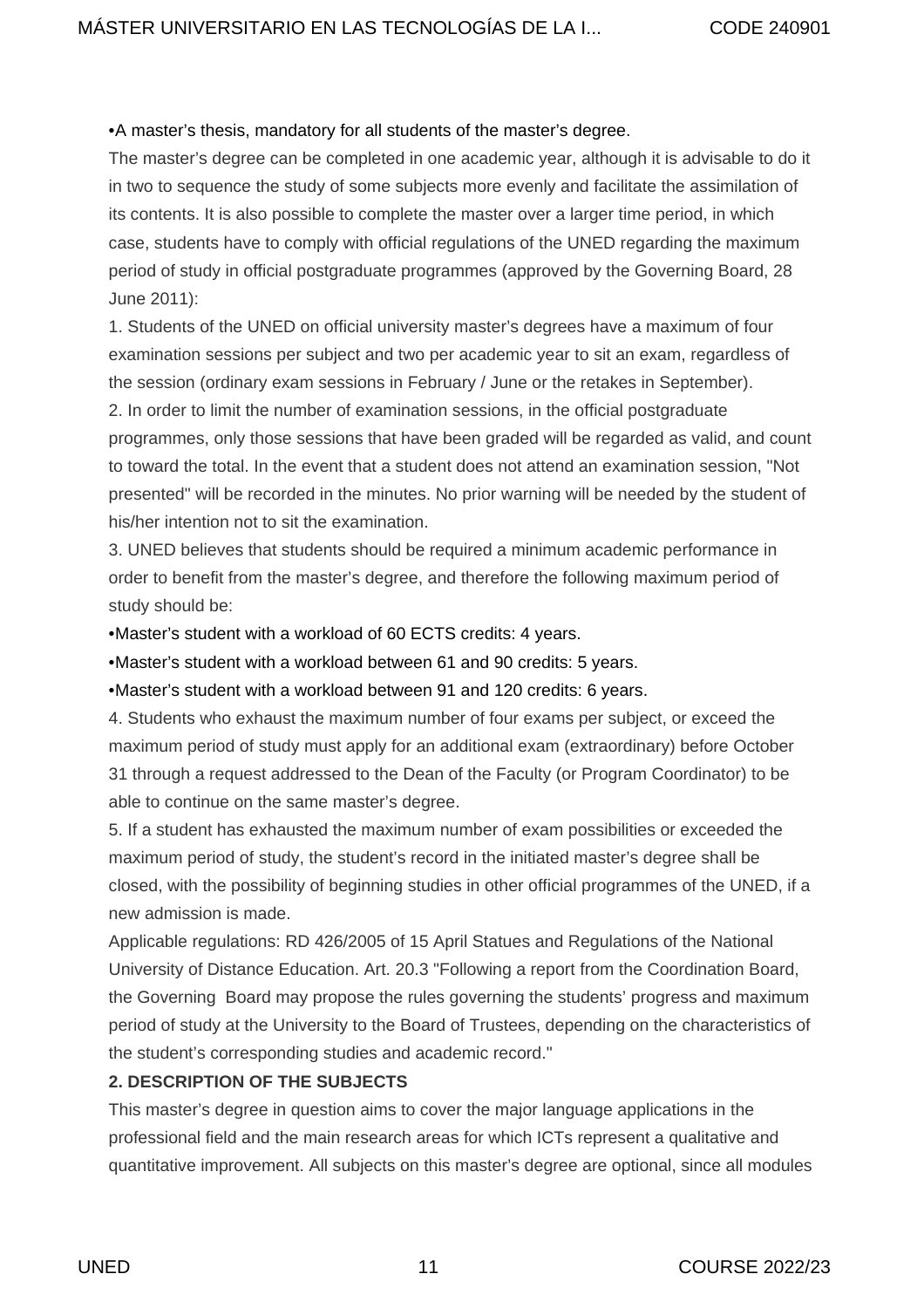leave enough margin for free choice, so students with different skills (e.g. programming skills) and interests (e.g., teaching, research, etc.) can design their own curriculum. The only thing that must be completed by all students is the master's thesis.

All subjects are both theoretical and practical (albeit to varying degrees), last for a term and are worth 5 credits. Only the internship for students on the professional route, and the master's thesis, obligatory for all students, are awarded 10 credits each. The 10 credits awarded for the internship are compensated for students on the research route by the 15 credits awarded for scientific and technological research of languages ÂÂÂÂÂ(core module), for which students on the professional route receive 5 credits.

·**Distribution of the curriculum in ECTS credits, according to the module.**

| <b>TYPE OF MODULE</b>    | <b>CREDITS</b>                                                                                                                                                          |  |  |
|--------------------------|-------------------------------------------------------------------------------------------------------------------------------------------------------------------------|--|--|
| Core modules             | <b>5</b> credits for students on the professional route<br>and 15 for students on the research route                                                                    |  |  |
| Training modules         | 15 credits                                                                                                                                                              |  |  |
| <b>Itinerary modules</b> | 20 credits (a total of 70 credits divided into<br>sub-modules of 30 and 40 credits, of which the<br>student must gain 20; 15 must correspond to<br>the same sub-module) |  |  |
| Internship               | 10 credits (only for students on the<br>professional route)                                                                                                             |  |  |
| Master's thesis          | 10 credits                                                                                                                                                              |  |  |
| <b>TOTAL CREDITS</b>     | 60 credits                                                                                                                                                              |  |  |

Summary of the modules and distribution of ECTS credits

The subjects corresponding to core modules and training modules should be completed prior to the subjects in the modules of the chosen itinerary, which will be completed in the second quarter. The internship and the master's thesis are awarded 10 credits respectively and should be completed in the latter part of the course.

#### **3. DEGREE ROUTES**

The master's degree offers two possible **routes** for students: **professional or research**. In case of opting for the first, the student is required to complete an internship, and has the support of companies and institutions related to the world of e-learning or distance language learning, translation, lexicography, speech technologies, documentation, etc. Those companies and institutions take on our graduate students for a period of approximately 250 hours (distributed conveniently as agreed by the parties, but in any case, towards the end of the course). The objective is that students complete an internship –face-to-face or online –on a topic related to some aspect of their studies (which will also be agreed on by the company tutor, the coordinator of the corresponding module of the master's degree, and with the approval of the student). As our institution has students all around the country (and some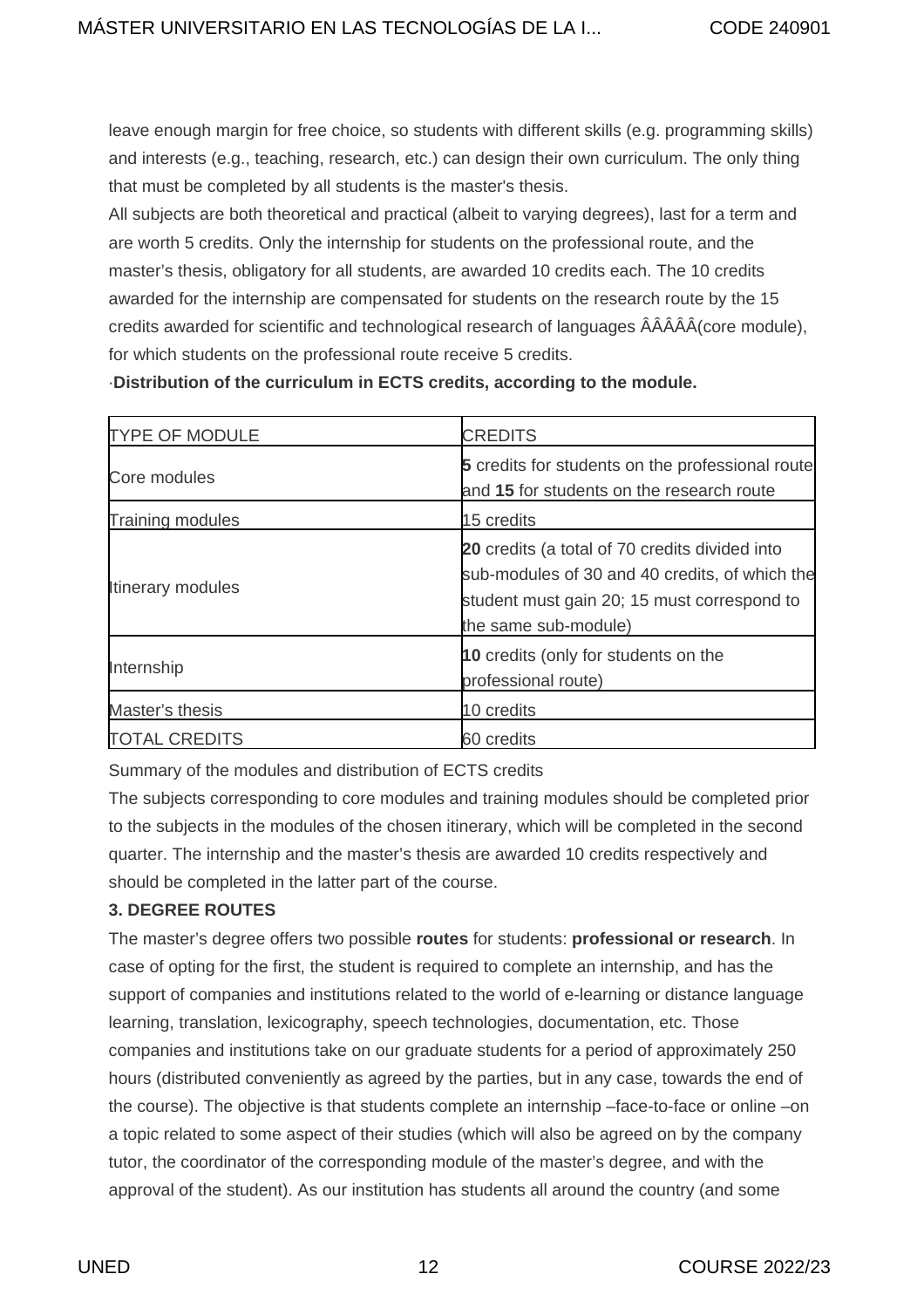abroad), it has become necessary to have contacts with various centres to ensure adequate national coverage. Numerous companies and relevant institutions already have a cooperation agreements with the UNED for internship for all of its qualifications.

All partner companies are committed to the following:

- To help students become familiar with the environment of their internship and provide them with all the available tools and resources needed for the designed practice.
- To appoint a company tutor for each student, who will be responsible for ensuring everything related to his/her internship, namely:
- to make a detailed prior proposal of the activity for a period of 250 hours (with objectives, methodology, timing, etc.), to negotiate with the relevant course coordinator and reach an agreement with the student.
- monitor and advise the student according to his/her needs during the practice.
- submit a report with an evaluation at the end of the internship according to the template provided by the course coordinator.

This master's degree has been designed in a way that, after the completion of the subjects and the master's thesis, students who wish to complete their research training by writing a **doctoral dissertation**, supervised by a professor of the course, on a research area related to the studied contents, such as: computer-assisted language teaching: methodology, development of different skills, its application in the classroom and in distant educational environments, processing and digitising printed, audiovisual, educational and CLIL materials, and individual and collaborative language learning in virtual environments (cognitive and constructivist approaches, web 2.0); computational linguistics, natural language processing and main applications: information management, semantic network, lexicography and computational lexicography (including restricted domains and ontologies), machine translation, speech technologies, computer-assisted language analysis (research methodology, corpus linguistics, diachronic studies, variety, dialectology and multiculturalism), etc.

#### **4. MASTER'S THESIS**

By regulating the official university education, the Royal Decree 1393/2007, of 29 October, establishes, in the case of studies leading to a master's degree, that "these studies may conclude with the preparation and public defence of a **master's thesis** worth between 6 and 30 credits", and the need to create regulations that unify criteria and procedures to ensure consistent performance in the planning and evaluation of the thesis, without prejudice to any specific characteristics of each master's degree.

The thesis coordinator of the master's degree is in charge of this subject. If you have any questions, please contact him/her through the virtual course forum or using his/her contact details (available in the Coordination and contact section of this guide).

If a student wishes to change research areas, topic or tutor of their thesis, they must apply by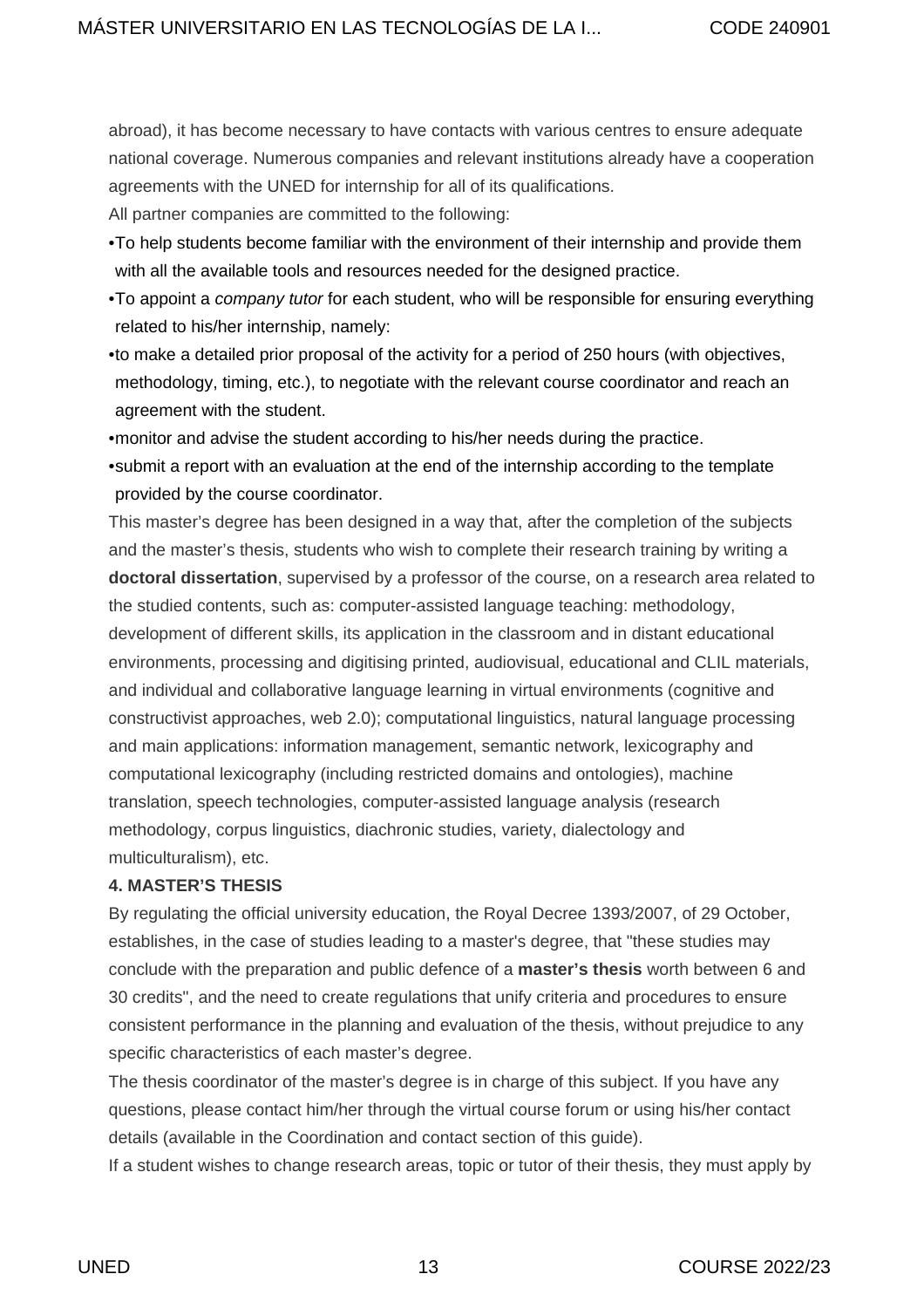completing a new Request Form for Tutor and Topic (

[http://portal.uned.es/portal/page?\\_pageid=93,49459446&\\_dad=portal&\\_schema=PORTAL](http://portal.uned.es/portal/page?_pageid=93,49459446&_dad=portal&_schema=PORTAL)), posted on the website of the Faculty of Philology. If, on the other hand, a student wishes to continue with the same thesis coordinator for the next course, they must complete the Tutor Declaration Form beforehand.

The defence will take place at the main campus of UNED in Madrid unless the sudent lives abroad or there are major reasons that justify undertaking it by videoconference. In this case, a specific authorisation must be requested from the Organising Committee of the master's degree, explaining the case. If this is granted, the student must manage the act of defence well in advance, since it will take place in a public body (e.g. a support centre of the UNED), where an authority will ensure and certify the reliability of the act by sending the corresponding document to the UNED thereafter.

#### **5. CORRESPONDENCE BETWEEN MODULES AND SUBJECTS**

This master's degree programme is divided in subjects (except for the internship and the master's thesis) distributed in three modules, which are shown in the following table with their main objectives:

Core module or scientific and technological language research, within the subject area of principles and techniques of scientific research in the field of different types of computerassisted language learning.

Training module or Fundamentals of language technologies and its education within the subject area of common theoretical base of different ICT applications related to language education and processing

Itinerary module, divided into two sub-modules:

•ICT in language education within the subject area of procedures involved in the performance of concrete, specialised tasks and activities related to language learning and teaching with maximum rigor and optimal use of currently available ICTs.

•ICT in language processing within the subject area of procedures involved in the performance of concrete, specialised tasks and activities related to language learning and processing with maximum rigor and optimal use of currently available ICTs.

Students should remember that, additionally, the master's degree offers a module to level or update linguistic and technological knowledge with the academic purpose of updating or reinforcing basic knowledge, essential for completing the master's degree. The two subjects, offered in the levelling course module, are worth 5 credits each:

• Introduction to linguistic theory and its applications and

• Introduction to the information and communications technology.

A correspondence list between modules and subjects can be found below, indicating the number of credits that must be gained in each module (each subject is worth 5 credits):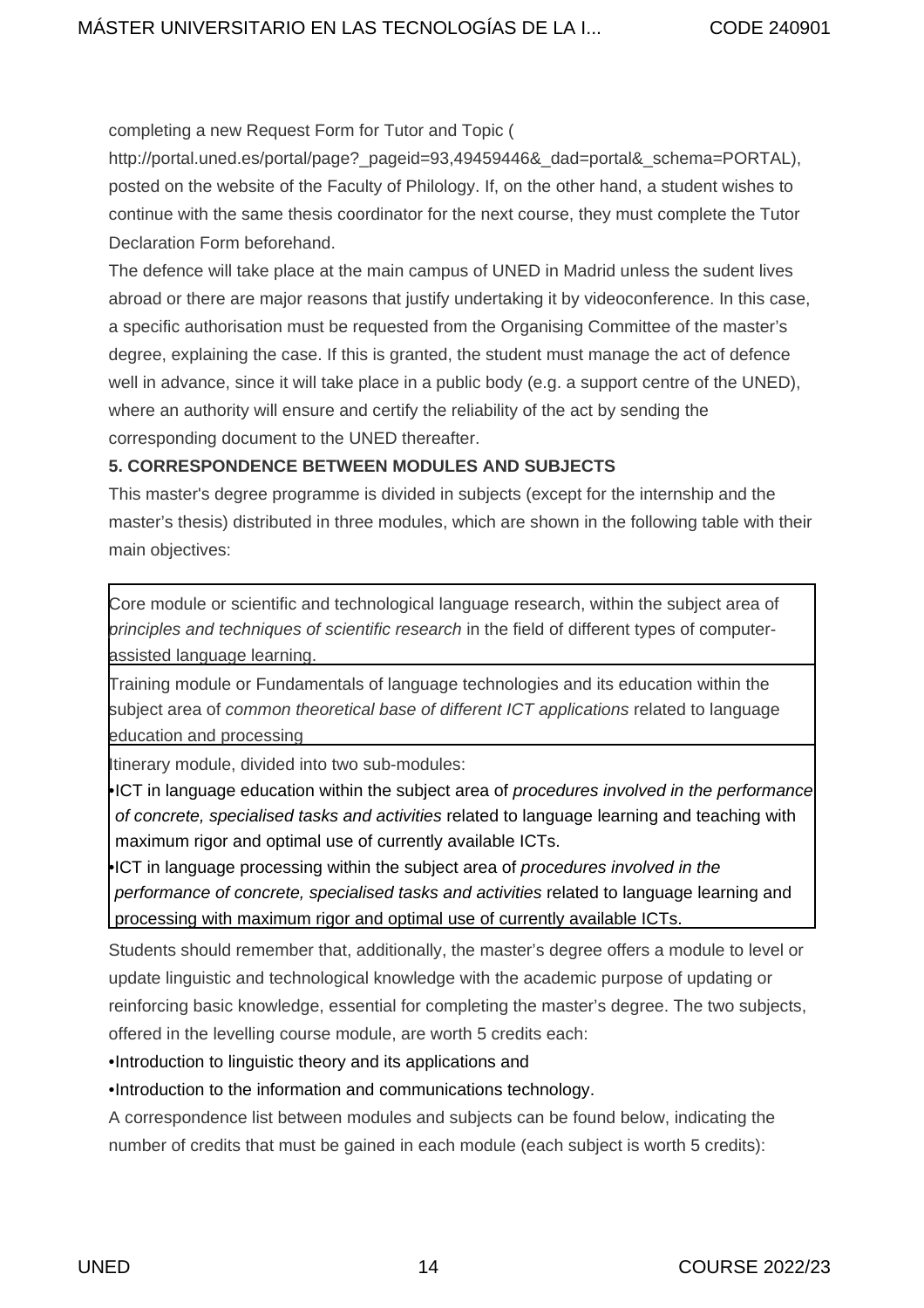- Core Module: Scientific and Technological Research for languages (to choose between the ones offered by the master's degrees of the Postgraduate Program in European Languages ÂÂÂÂÂand Literatures at the Faculty of Philology) 5 credits for students on the professional route and 15 for the ones on the research route (a total of 15 credits)
- o Linguistic research methodology
- o Corpus-based language analysis: techniques and resources
- o Internet in teaching and research

• Itinerary module: Fundamentals of language technologies and its education - 15 credits (a total of 20 credits of which students must gain 15)

- o Introduction to computer-assisted language teaching
- o Mobile Assisted Language Learning (in English)
- o Preparation and publication of printed and audiovisual materials
- o Natural Language Processing
- Itinerary module 20 credits (a total of 60 credits of which students must obtain 20; 15 of which must correspond to the same sub-module: A or B):

#### A. **ICT in Language Teaching**

- o Open language learning (in English)
- o Tools for developing oral skills
- o Practical methodology for teaching foreign languages online
- o Preparation and digitisation of CLIL materials
- o Intercultural projects of collaborative learning in virtual environments

#### B. **ICT in Language Processing**

- o The semantic network
- o Limited computational ontologies, dictionaries and lexicons
- o Phonetics and speech technology
- o Machine translation and computer-assisted translation
- ICT applications for a cross-cultural study of language varieties
- ICT applications for the study of diachronic linguistics
- ICT applications for Italian studies (bilingual Spanish or Italian)
- Internship 10 credits (only for students who choose the professional route)
- Master's thesis 10 credits (compulsory for all students)

**The total number of credits** is as follows:

• For students on the vocational route:

5 c. for Core Modules + 15 c. for Training Modules + 20 c. of Itinerary Modules + 10 c. for Internships  $+10$  c. for the Master's thesis = 60 credits

#### • For students on the research track:

15 c. for Core Modules + 15 c. for Training Modules + 20 c. for Iinerary Modules + 10 c. for the Master's thesis  $= 60$  credits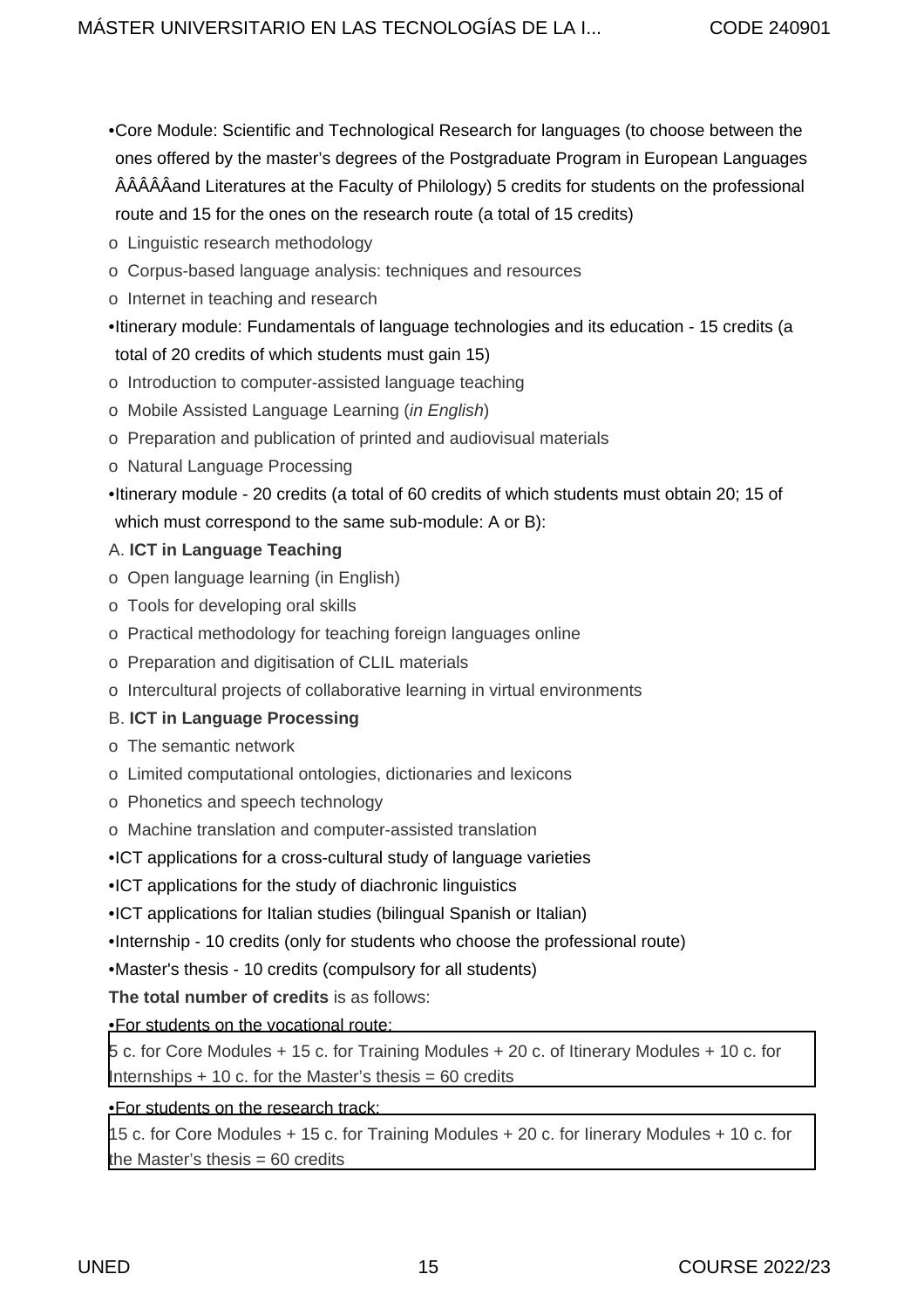In this document the term *subject* refers to a thematic area and the term *module* to a group of subjects with a common fundamental objective. As reflected in the description below, the distinction between these two concepts allows for essentially capturing the hybrid nature of the training module of the master's degree:

- The name of the subject, Scientific and technological research of languages, reflects the dual, scientific and information technological approach to language learning (its principles, techniques, methodologies, etc.). It is taught to the students in order to be subsequently adopted and adapted in different specific applications covered in the rest of the master's degree. It is covered in the first quarter of the course through the three subjects of the core and training module with the same name.
- The name of the subject, Computer-assisted language teaching, clearly reflects its academic discipline and professional activity. It is covered in the first quarter of the course through three of the four subjects of the training module of the master's degree, called Basics of language technology and its teaching, and, subsequently, during the second quarter of the course through the six subjects of itinerary module A: ICTs in language didactics. This module covers different aspects of CALL related to methodological, cognitive, social and cultural aspects that intervene in language teaching and other related services, such as project management and the development of materials.
- Finally, the name of the subject, Linguistic engineering and language industries, clearly reflects the multiple facets of basic and applied research and professional and business activity underlying the area on the computerisation of languages. It is covered in the first quarter of the year through two of the five subjects of the training module of the master's degree, called Basics of language technologies and their teaching, and during the second quarter through the six subjects of itinerary module B: ICTs in language processing, in which different techniques related to computerised language processing are covered, which apply to the spoken language processing, written text processing, translation, specific linguistic studies, etc.

## <span id="page-15-0"></span>**RULES**

MASTER'S DEGREE IN INFORMATION TECHNOLOGIES AND COMMUNICATION IN LANGUAGE EDUCATION AND PROCESSING (UNED) REGULATIONS

- [RD 1393/2007, 29 October, establishing the organization of official university education.](https://descargas.uned.es/publico/pdf/guias/posgrados/normativa/RD_1393-2007.pdf)
- [RD 861/2010, 2 July, amending RD 1393/2007, 29 October, establishing the organization of](https://descargas.uned.es/publico/pdf/guias/posgrados/normativa/RD_861-2010_MODIFICACION_DEL_RD_1393-2007.pdf) [official university education.](https://descargas.uned.es/publico/pdf/guias/posgrados/normativa/RD_861-2010_MODIFICACION_DEL_RD_1393-2007.pdf)
- [RD 43/2015, 2 February, amending RD 1393/2007, 29 October, establishing the](https://descargas.uned.es/publico/pdf/guias/posgrados/normativa/BOE-A-2015-943.pdf) [organization of official university education, and Royal Decree 99/2011, 28 January, which](https://descargas.uned.es/publico/pdf/guias/posgrados/normativa/BOE-A-2015-943.pdf) [regulates official doctoral education.](https://descargas.uned.es/publico/pdf/guias/posgrados/normativa/BOE-A-2015-943.pdf)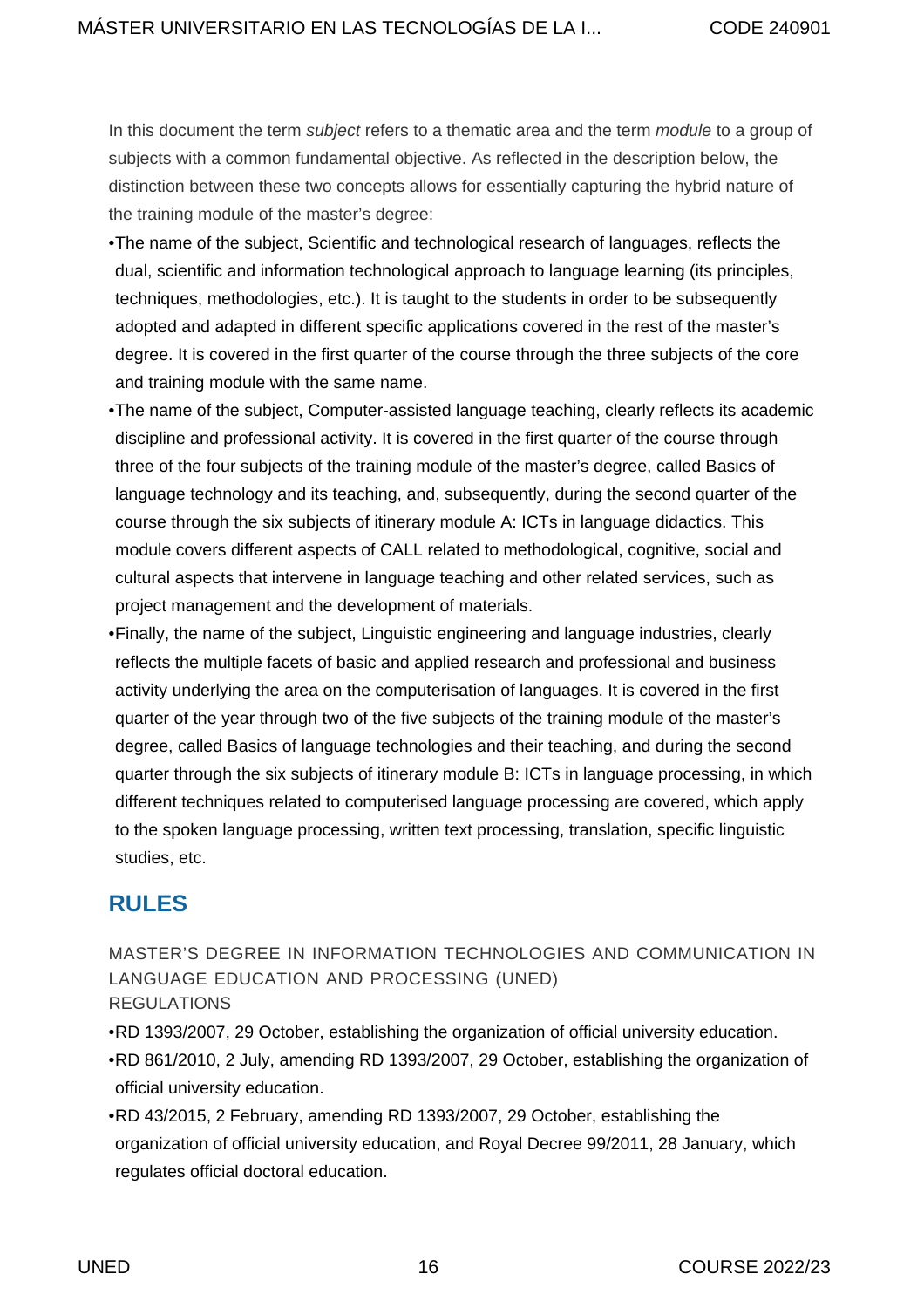- [Update of the procedures of organization and academic management of the official](https://descargas.uned.es/publico/pdf/guias/posgrados/normativa/ACTUALIZACION_1393-2007.pdf) [university masters and doctoral programmes of UNED, for their adaptation following RD.](https://descargas.uned.es/publico/pdf/guias/posgrados/normativa/ACTUALIZACION_1393-2007.pdf) [1393/2007.](https://descargas.uned.es/publico/pdf/guias/posgrados/normativa/ACTUALIZACION_1393-2007.pdf)
- [Rules and general criteria for the recognition and the transfer of credits for masters.](https://descargas.uned.es/publico/pdf/guias/posgrados/normativa/NORMAS_SOBRE_RECONOCIMIENTO_DE_CREDITOS_EN_MASTERES_OFICIALES.pdf)
- [Rules of permanence in studies leading to official UNED degrees.](https://www.uned.es/universidad/inicio/estudios/masteres/informacion-general/legislacion-normativa.html)
- [Regulation of the end of master project in the official master degree programmes at UNED.](https://descargas.uned.es/publico/pdf/guias/posgrados/normativa/TRABAJO_FIN_DE_MASTER.pdf)

## <span id="page-16-0"></span>**PRACTICES**

#### MASTER'S DEGREE IN INFORMATION TECHNOLOGIES AND COMMUNICATION IN LANGUAGE EDUCATION AND PROCESSING (UNED) INTERNSHIP

The master offers two possible **routes** for the students: **professional or researcher**. When opting for the first, the student is required to complete an internship, and has the support of companies and institutions related to the world of e-learning or distance language learning, translation, lexicography, speech technologies, documentation, etc. Those companies and institutions welcome/take our graduate students for a period of approximately 250 hours (distributed conveniently as agreed by the parties, but in any case, towards the end of the course). The objective is that students complete an internship –face-to-face or online - on a topic related to some aspect of their studies (which will also be agreed on by company tutor, the coordinator of the corresponding module of the master's degree, and with the approval of the student). As our institution has students all around the country (and some abroad), it has become necessary to have contacts with a range of centres to ensure adequate national coverage. Agreements have been signed with a varied group of companies to collaborate with the master's degree in information and communications technology in language education and processing offering internships (telecommunications companies, publishing and online training companies etc.).

Each of these companies and institutions have signed an agreement that has been delivered to the address of this master's degree. Numerous companies and relevant institutions already have cooperation agreements with the UNED for internship for all of its qualifications. All partner companies are committed to the following:

- To help students become familiar with the environment of their internship and provide them with all the available tools and resources available and needed for the designed practice.
- •To appoint a company tutor for each student, who will be responsible for ensuring everything related to his/her internship, namely:

o to make a detailed prior proposal of the activity for a period of 250 hours (with objectives, methodology, timing, etc.), to negotiate with the relevant course coordinator and reach an agreement with the student.

o monitor and advise the student according to his/her needs during the practice.

o submit a report with an evaluation of the student at the end of the internship according to the template provided by the course coordinator.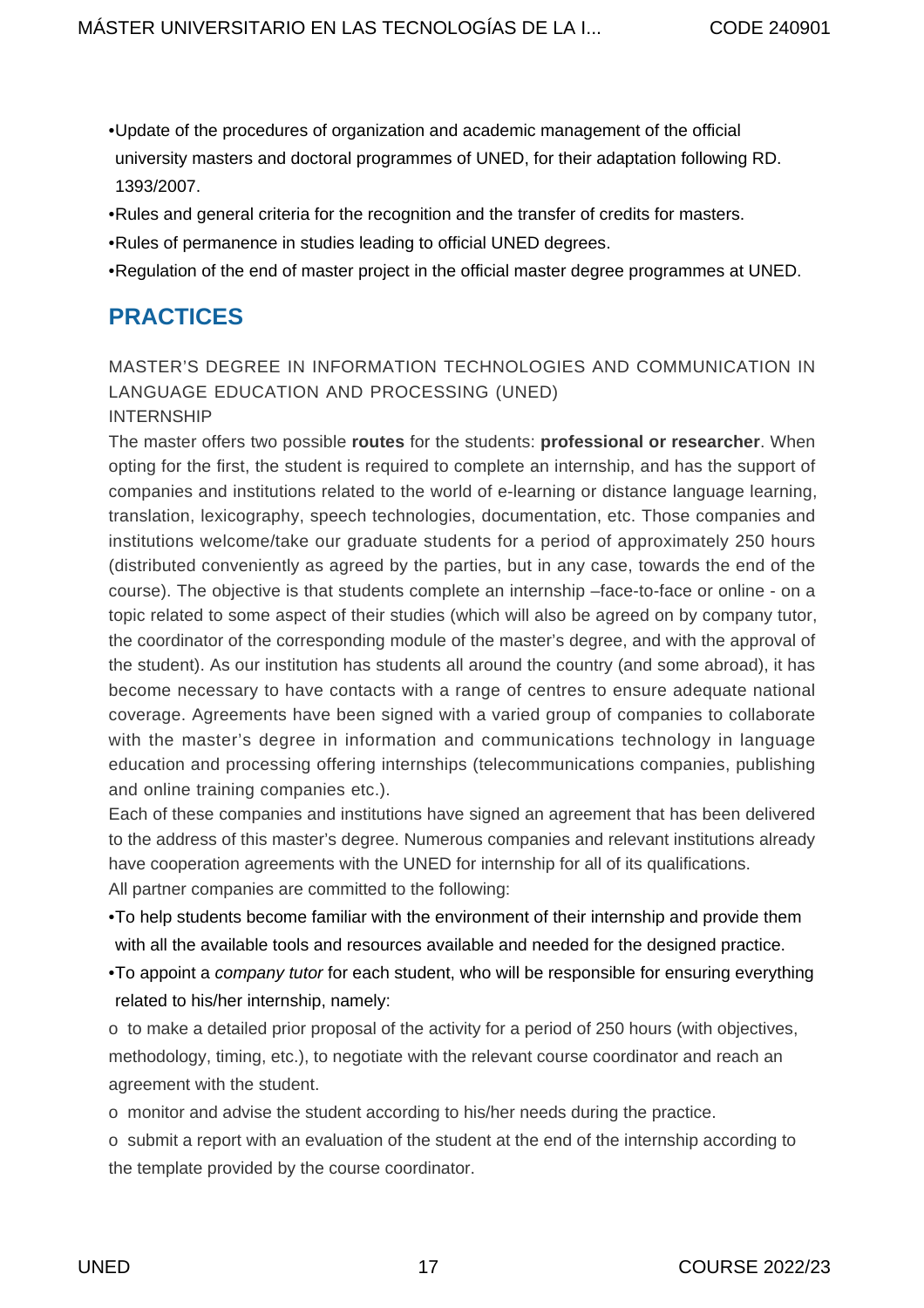**In order to do the practicum, it is compulsory to have passed a certain number of credits of the 1st term and to be registered to study a certain number of credits in the 2nd term (the specific requirements can be checked in the corresponding section).**

## <span id="page-17-0"></span>**OFFICIAL DOCUMENTATION**

MASTER'S DEGREE IN INFORMATION TECHNOLOGIES AND COMMUNICATION IN LANGUAGE EDUCATION AND PROCESSING (UNED)

OFFICIAL DOCUMENTATION OF THE MASTER'S DEGREE

According to current legislation, all universities must submit their official degrees for a process of verification,

tracing and accreditation.

In case of UNED, the University Council receives the degree report and submits it to ANECA for evaluation and the generation of a verification report. If the report is favourable, the University Council issues a verification resolution, and the Ministry of Education forwards the proposal of the official degree to the government, orders its inclusion in the Registry of Universities, Centres and Titles (RUCT) and its publication in the Official Gazette.

Official master's degrees must renew their accreditation within four years after their verification or from the date of their last accreditation, in order to verify whether the obtained results are adequate to ensure the continuity of degree. If they are adequate, the University Council issues a resolution of the accreditation of the degree.

These resolutions and reports are stored in the [Register of Universities, Centres and Titles](https://www.educacion.gob.es/ruct/home) [\(RUCT\)](https://www.educacion.gob.es/ruct/home).

- [Programme report](https://descargas.uned.es/publico/pdf/guias/posgrados/memoria_verificacion/MEMORIA_VERIFICACION_240901.pdf)
- [ANECA Verification report](https://descargas.uned.es/publico/pdf/guias/posgrados/informe_verificacion/INFORME_VERIFICACION_240901.pdf)
- [CU verification resolution](https://descargas.uned.es/publico/pdf/guias/posgrados/resolucion/RESOLUCION_2409.pdf)
- [Registration of the programme in the RUCT](https://descargas.uned.es/publico/pdf/guias/posgrados/boe/BOE_A_2011_13386_2409.pdf)
- [Publication of the curriculum in the BOE](https://descargas.uned.es/publico/pdf/guias/posgrados/boe_plan_estudios/BOE_PLAN_DE_ESTUDIOS_2409.pdf)
- [Programme tracking report](https://descargas.uned.es/publico/pdf/guias/posgrados/informe_seguimiento/INFORME_SEGUIMIENTO_2409.pdf)
- [Syllabus modification report\(s\)](https://descargas.uned.es/publico/pdf/guias/posgrados/modificacion_pe/MODIFICACION_PE_2409.pdf)

## <span id="page-17-1"></span>**INTERNAL QUALITY ASSURANCE SYSTEM FOR THE TITLE**

MASTER'S DEGREE IN INFORMATION TECHNOLOGIES AND COMMUNICATION IN LANGUAGE EDUCATION AND PROCESSING (UNED)

INTERNAL ASSURANCE SYSTEM OF DEGREE QUALITY

UNED considers it essential to ensure the quality of all official qualifications of their programmes and services. To this end, it has developed a System of Internal Quality Assurance (SGIC), which has been certified by the ANECA. It includes the development of a set of guidelines by which the quality of teaching, continuous improvement and adequate response to the demands and expectations of all stakeholders is ensured.

The SGIC includes all processes that faculties / schools and other university services develop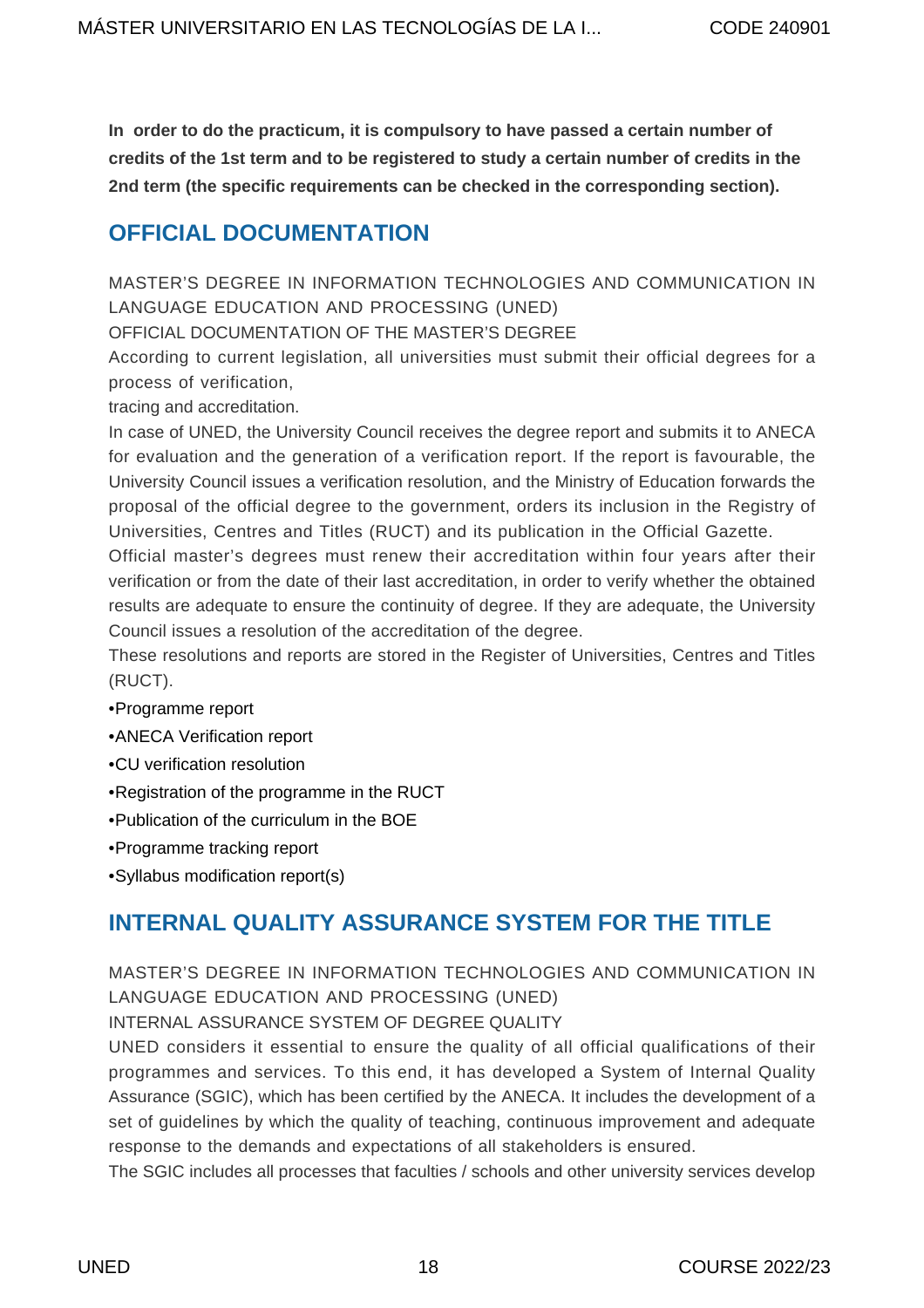to ensure control and revision of the objectives of the degrees, the processes of access and admission of students, planning, monitoring and evaluation of the results of the training, mobility, academic counselling and job placement, the adequacy of academic and support staff and material resources, among others.

For the implementation of SGIC, UNED has created:

•A **Statistical Portal**, which provides information to the entire university community on both training results and the results of perception obtained through satisfaction surveys applied to the various stakeholders.

•A repository called the **information system for degree tracking** (SIT), which collects all the evidence of the operation of the SGIC.

The Office for information processing and the **[Quality office](http://portal.uned.es/portal/page?_pageid=93,25882510&_dad=portal&_schema=PORTAL)** annually provide all this information to those responsible for the qualification, while reflecting and establishing improvement actions.

• [Satisfaction and training results \(Statistic Portal\)](https://app.uned.es/evacaldos/)

• [Documentation of the Information System for the monitoring of the programme \(SIT\)](http://www.innova.uned.es/dotlrn/clubs/sistemadeinformacinparaelseguimientodetitulacionessit/facultaddefilologa2/masteruentecnologasdelainformacinylacomunicacinenlaenseanzaytratlenguas2/portlet-view?page_num=255611459)

• [UNED Internal Quality Assurance System \(SGIC\)](https://www.uned.es/universidad/facultades/filologia/bienvenida/facultad/calidad.html)

The Coordinating Committee of the master's degree in Information and Communications Technology in Language Education and Processing was established on 19 December 2009 in order to discuss all relevant issues for the proper development of the master's programme and take appropriate decisions at all times (admissions, appointing tutors for master's thesis, setting up training courts, preparation of research seminars, etc.). The committee also aims to ensure the quality of the master's degree through the creation of documents (reports, forms, headings, etc.) that will be necessary for the proper progress of the degree.

The composition of the Committee is as follows:

- Dr. Elena Bárcena (Coordinator)
- Dr. Ana Ibañez(Academic Secretary)
- Dr. Elena Martín Monje (Member) (substitute: Dr. Mª Dolores Castrillo)
- Ms. Azucena Berguío (Administrative representative)
- Student Representative

## <span id="page-18-0"></span>**PROFESSIONAL ATRRIBUTIONS**

## <span id="page-18-1"></span>**OPINIONES DE ALUMNOS**

MASTER'S DEGREE IN INFORMATION TECHNOLOGIES AND COMMUNICATION IN LANGUAGE EDUCATION AND PROCESSING (UNED) Students' opinions

"I (would like to) thank all the teachers by providing a demanding educational model with high impact on labour activity. A very special thanks to the Director of my TFM, Dr. Esteban Vázquez Cano, for providing me with a high-quality consultancy and monitoring the whole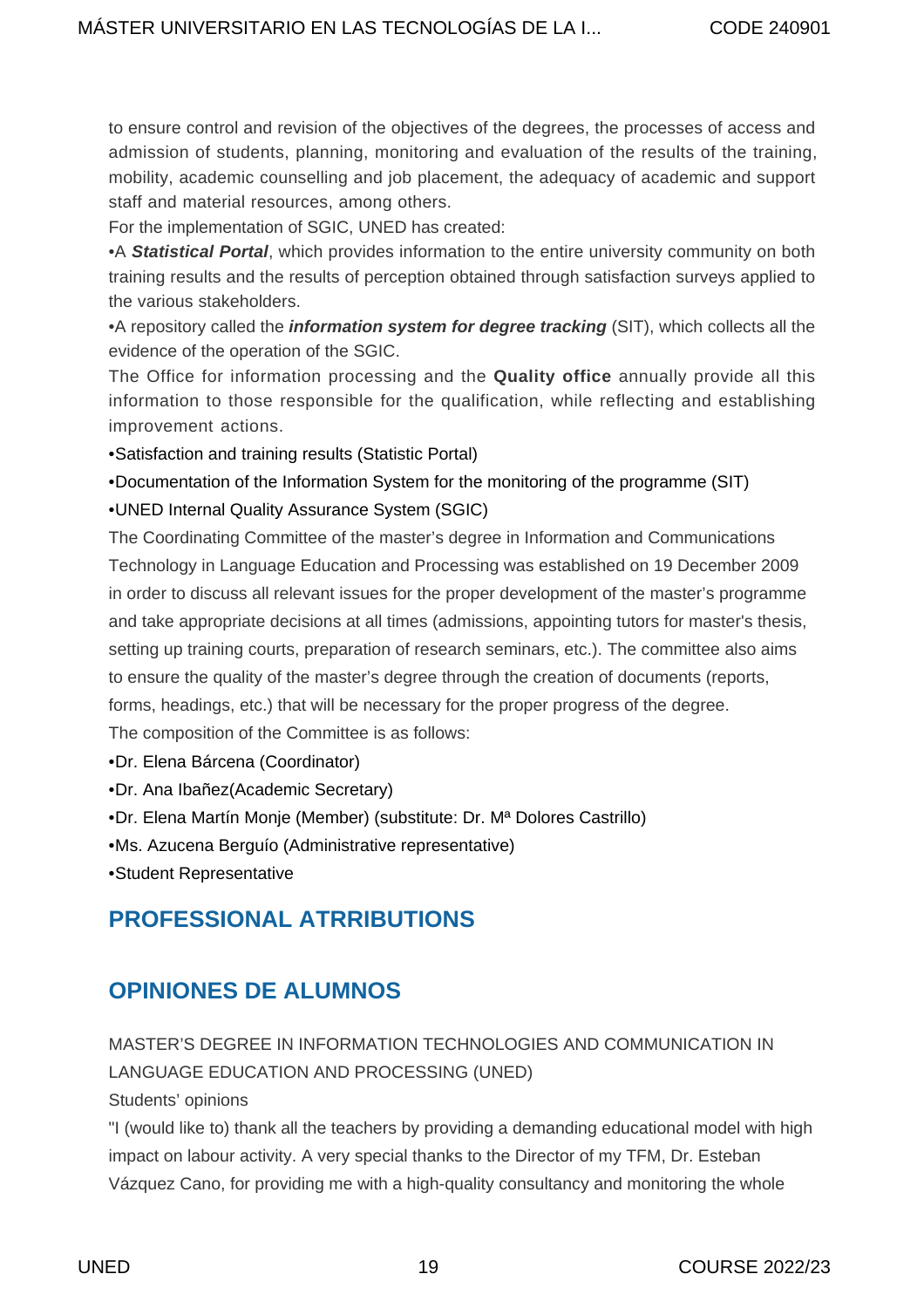process of my work until its defence. To Dr. María Jordano, who effectively managed the TFM subject and made it possible to conduct this event via video conference. To Dr. Noa Talaván, for providing ongoing support in matters of the master's degree. To Dr. Ana Maria Garcia Silva, coordinator of the UNED Centre in Lima, for the necessary coordination to complete our studies from there. Finally, to all the evaluation panel, for their generous contributions and wishes to continue my academic education by completing the doctoral thesis. In addition to the conditions for being able to undertake the defence using a video conference, sending scanned copies of the letters of Dr. Marco Martos Carrera, President of the Peruvian Academy of language/linguistics and Dean of the Faculty of Arts and Human Sciences of the National University of San Marcos, and Jorge Manuel Runciman Tudela, Head of the Department of Linguistics and Literature at the Universidad Nacional Federico Villarreal. In them the legitimacy of my participation is detailed from Lima. I remain at your disposal to express my sincere feelings of gratitude and esteem. "Mauro Marino Jimenez (Lima, 2012-13).

"I wish to express my profound gratitude. UNED has provided a number of opportunities for people who wish to develop a profession or specialise at postgraduate level with an obvious requirement and rigor, and I think that it is a privileged experience. I will be attentive to the calls for doctoral research stage, hoping to be able to complete work of major importance." Mauro Marino Jimenez (Lima, 2012-13)

"I started the master's degree in October, 2012 and finished in just over a year, defending my thesis under the direction of Dr. Elena Martin-Monje, obtaining an Honours grade (10). In the life of every person there are always three phases: one before, one during and after. I am writing this for the following reason: I have been working as an English teacher first at an academy and then as a school teacher in Secondary Education and Baccalaureate for almost 20 years. And I will continue in the same field because education is one of my great passions.

Practically, since I started working as an English teacher, Lifelong Learning has been a key factor in my professional life because, in my humble opinion, teaching is one of those jobs, in which continual renewal should be a compulsory and vocational task.

Until 2012-2013, at which time I considered convenient to enrol in the Master in ICT-ETL, after having undertaken detailed exploration of existing master's degrees related to the field of ICT and education, I decided on the Master in ICT-ETL: undoubtedly one of the best decisions I ever made in my life.

In the first phase, my intention was simply to know and learn all the possibilities of the application of ICTs in the English classroom with my students in secondary and high schools. In the second phase I enormously enjoyed studying various subjects, such as "Advances en ELAO", "Web 2.0", "Second Life", "Editing audiovisual materials", and a long list of other activities, interacting using the forums on the aLF platform and exchanging ideas, opinions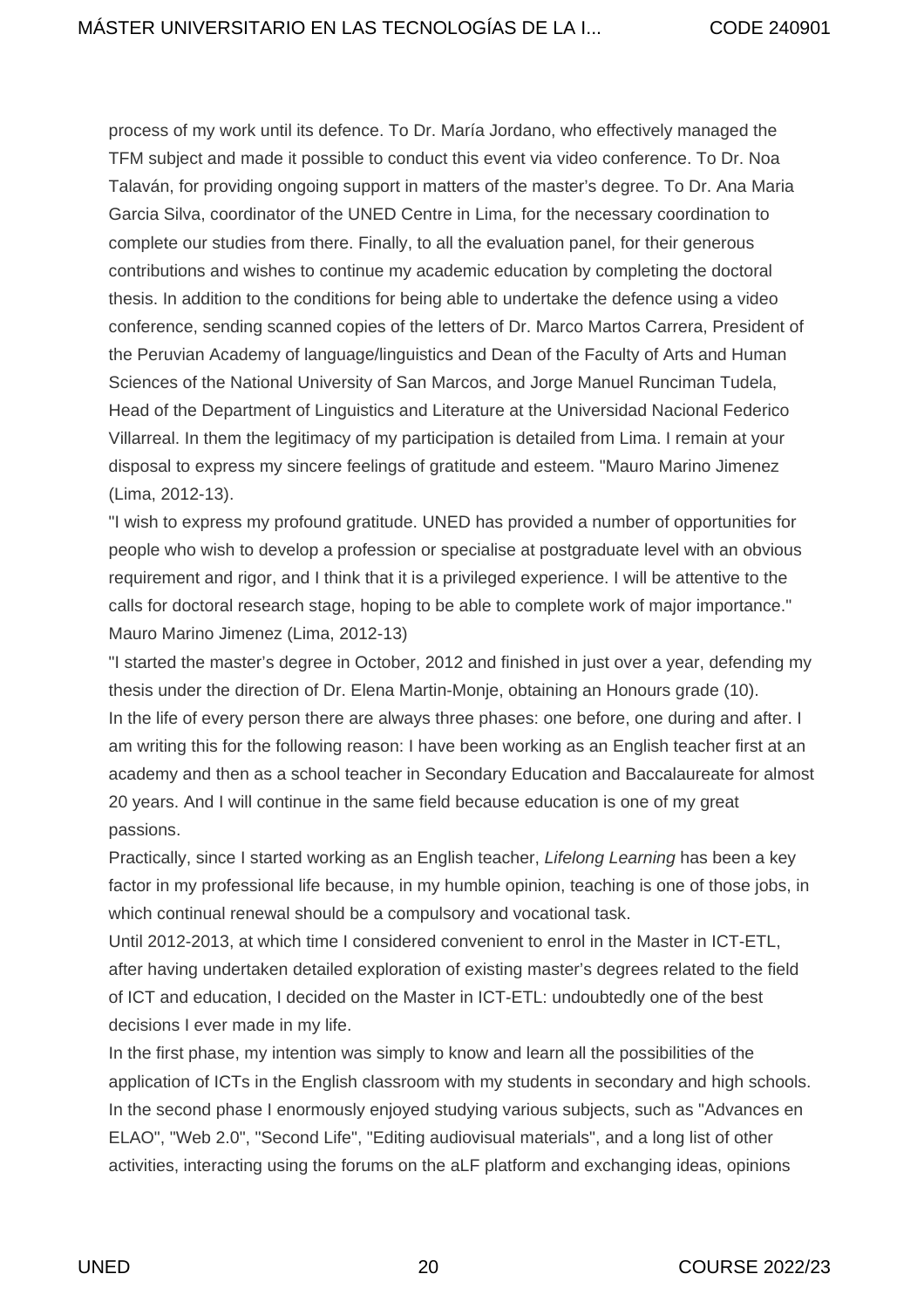and experiences with other fellow students and teachers on the master's degree. I could hardly imagine what might come in the third phase, which I have called "After the master's". After finishing the master's degree, I had the opportunity to write reviews of some specialised books on ICT and Education. As of today, 09/08/2016, I'm already thinking about the 5th and 6th recension of two recently published books. I could defend my TFM at the [I Congreso](http://www.congresoeice2016.com/) [Internacional de Enseñanza del Inglés en Centros Educativos](http://www.congresoeice2016.com/), held in Valencia, my hometown, on the first weekend of May 2016. At the end of the year my master's thesis will be published in article format in the Proceedings of the Congress. I'm already planning to write another article for publication with a colleague and friend who I value a lot. I also collaborate in reviewing academic texts for [RIED](http://ried.utpl.edu.ec/) (Latin American Journal of Distance Education).

In the field of publishing, I am currently in contact with a publishing company of English books to be able to undertake English ICT Training and Teaching to fellow teachers. To conclude, I only have to say that I have found "My Element\*", ICT and Language

Teaching, my two great passions. And all that thanks to and for the benefit of my students!!! "(Salvador Montaner, 2012-2015)

## <span id="page-20-0"></span>**RECURSO 4: FORMULARIO DE AUTOEVALUACIÓN PARA SOLICITUD DE ACCESO**

Los estudiantes de nuevo ingreso en el máster deberán rellenar el "formulario de autoevaluación" y adjuntarlo a través de la aplicación de preinscripción para que la Comisión de Validación estudie su solicitud.

Todos los méritos que se aleguen han de estar acreditados documentalmente y directamente relacionados con el área de conocimiento del máster, con la única posible excepción del doctorado. Por ello, el documento que se debe cargar en la aplicación, aunque es **un documento único en formato pdf**, consta en realidad de dos partes, por un lado el formulario relleno (2 páginas) y, además, hay que agregar al formulario la documentación acreditativa de los méritos alegados.

La Comisión de Admisión al máster se reserva el derecho de anular la puntuación en cualquiera de los 4 apartados en los que se halle una sobrevaloración manifiesta [formulario de autoevaluacion tic etl](https://descargas.uned.es/publico/pdf/guias/posgrados/240901/formulario_autoevaluacion_tic_etl.pdf)

## <span id="page-20-1"></span>**SEMINARIO PERMANENTE DE INVESTIGACIÓN**

MASTER'S DEGREE IN INFORMATION TECHNOLOGIES AND COMMUNICATION IN LANGUAGE EDUCATION AND PROCESSING (UNED) PERMANENT SEMINAR OF RESEARCH MASTERS IN INFORMATION AND COMMUNICATIONS TECHNOLOGY IN LANGUGAE EDUCATION AND PROCESSING.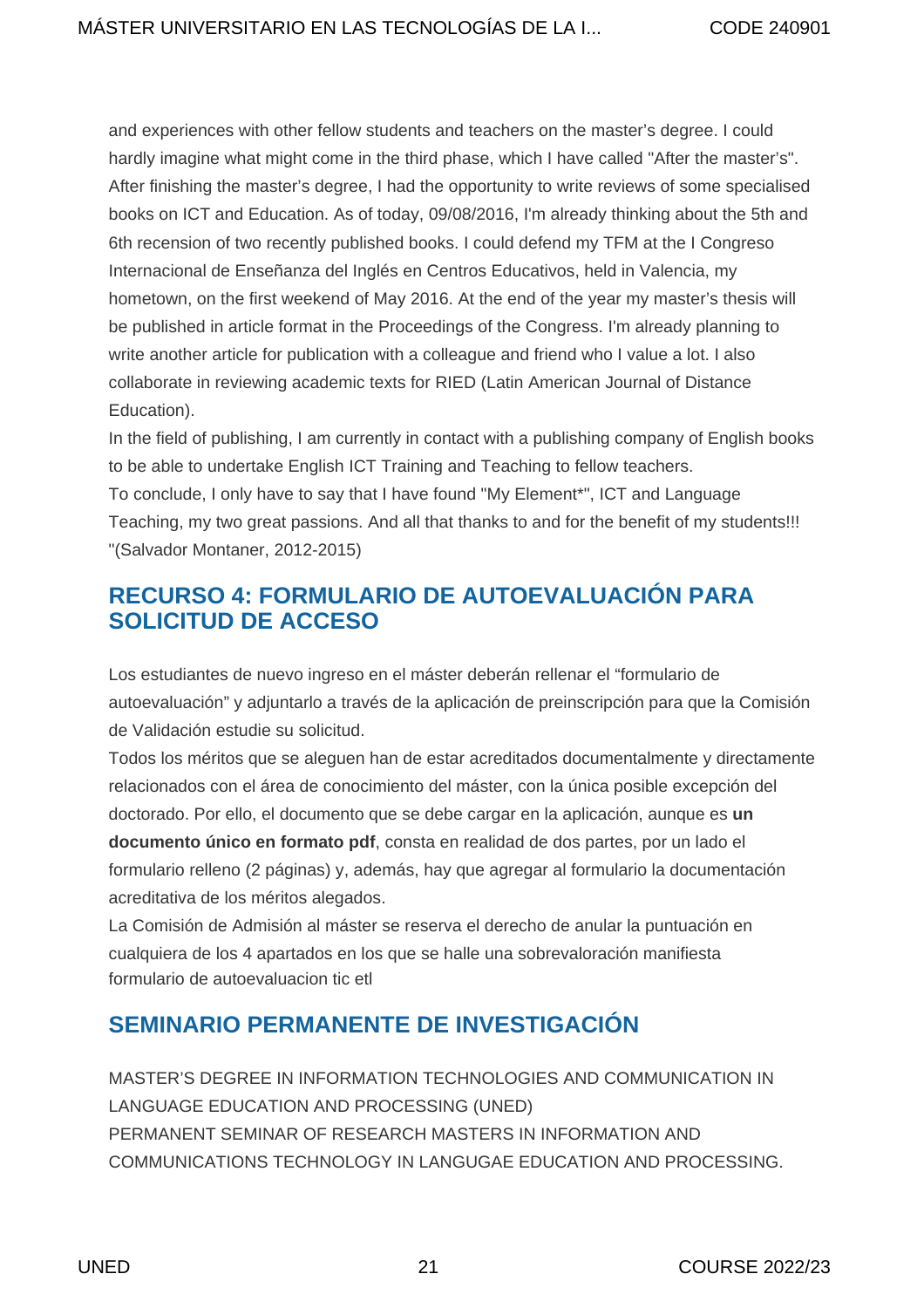The permanent research seminar of this master's programme is held twice each year: in autumn and spring.

The seminars held so far are:

- I Seminar (November 2011): Areas of research in Natural Language Processing
- II Seminar (January 2012): Main current research on computer-assisted language education and processing <https://canal.uned.es/mmobj/index/id/44762>
- III Seminar (May 2012): "Audiovisual translation in language teaching" <https://canal.uned.es/mmobj/index/id/43483>
- IV Seminar (December 2012) "Computer-assisted language education and processing: the different stages of the researcher's work"<https://canal.uned.es/mmobj/index/id/44036>and <https://canal.uned.es/mmobj/index/id/44366>
- V Seminar (March 2013): International External Assessments of the Educational System: Linguistic and digital competence in LFSE, PISA and PIIAC. <https://canal.uned.es/mmobj/index/id/44085>
- VI Seminar (December 2013): Pros and cons of information technologies and communication language education and processing: Language Research and Industry <https://canal.uned.es/serial/index/id/885>
- VII Seminar (April 2014): The concept of ontologies and its applications in language education and processing <https://canal.uned.es/serial/index/id/1235>
- VIII Seminar ICT-ETL Research: Applications and career prospects of academic specialisation in the field of computer-assisted language education and processing <https://canal.uned.es/serial/index/hash/e655c7716a4b3ea67f48c6322fc42ed6>
- IX Research Seminar (May 2015): New hybrid language teaching techniques with technological support<https://canal.uned.es/serial/index/id/2005>
- X Research Seminar (November 2015): Resources for research in language technologies <https://canal.uned.es/serial/index/id/4119>
- XI Seminar (May 2016): Emerging Research in language learning and processing <https://canal.uned.es/serial/index/id/4775>
- XII Seminar (November 2016): Introduction to academic research, publication and presentation in the field of languages<https://canal.uned.es/serial/index/id/5082>
- XIII Seminar (March 2017): About how ICT can empower linguists' professional activities <https://canal.uned.es/serial/index/id/5504>
- XIV Seminar (November 2018): Computer Assisted Language Testing: Theory and Practice <https://canal.uned.es/video/5a6f49ccb1111f1f1f8b456a>
- XV Seminar (June 2018): Current research in CALL: trending topics and best practices <https://canal.uned.es/series/5aeab74cb1111f5e548b4569>
- XVI Seminar (November 2018): Guidelines for a high quality master's dissertation <https://canal.uned.es/series/5be40753b1111f5f718b489f>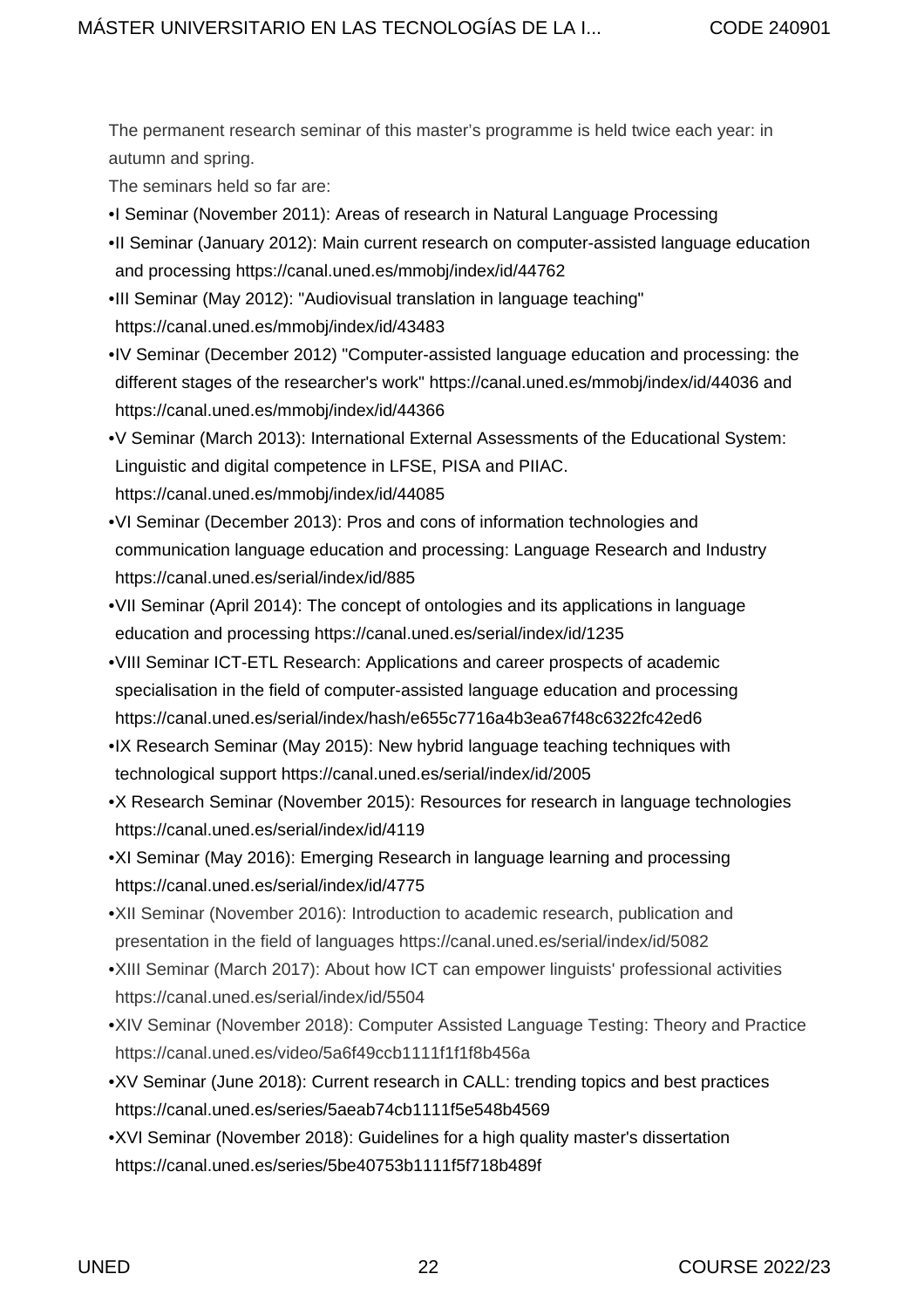- XVII Seminar (May 2019): The Philology graduate in the language industry <https://canal.uned.es/series/5ca739c9a3eeb009758b456a>
- XVIII Seminar (November 2019) Open Learning Recognition (VI OEPASS MULTIPLIER EVENT) <https://canal.uned.es/series/5de0ea44c942545b7b370a23>
- XIX Seminar (May 2020): Languages and social and knowledge transfer <https://canal.uned.es/series/5cac84e2a3eeb005578b4569>
- XX Seminar (November 2020): Proposals for transferring face-to-face to online second language <https://canal.uned.es/series/5fdcadaab6092371241e381b>
- XXI Seminar (May 2021): Multidisciplinary approaches in technology-based language teaching and processing <https://canal.uned.es/series/6087287cb609236fe32c8b17>
- XXII Seminar (January 2022): Social networks and social media in language teaching and processing<https://canal.uned.es/series/magic/23sijaf107hckoosc4ks88skskoc8kw>
- XXIII Seminario (mayo 2022): Digital micro-credentials. A solution with a vision for tomorrow's educational needs (II ECCOE MULTIPLIER EVENT)

This initiative is open to everyone, students or those who are enrolled in the master's programme, teachers, researchers, professionals who feel that their working environment is related to this area. Among other things, the intention is to spend a day sharing viewpoints, interacting, exchanging ideas among attendees and speakers, which allows for asking questions, sharing concerns and interests.

We provide official attendance certificates.

We are open to take into account what interests you. You are welcome to suggest/propose topics for our seminars to the Coordinator or the Academic Secretary.

You may watch the following video by Mª del Carmen Guarddon Anelo: <https://canal.uned.es/mmobj/index/id/18979>

## <span id="page-22-0"></span>**RECURSO 1: TABLA DE EQUIVALENCIA DE EXPEDIENTE ACADEMICO**

| Escala 1-4 | Escala 1-10 | Escala 1,5 |
|------------|-------------|------------|
|            | 5           | 0,02       |
| 1,05       | 5,1         | 0,03       |
| 1,1        | 5,2         | 0,06       |
| 1,15       | 5,3         | 0,09       |
| 1,2        | 5,4         | 0,12       |
| 1,25       | 5,5         | 0,15       |
| 1,3        | 5,6         | 0,18       |
| 1,35       | 5,7         | 0,21       |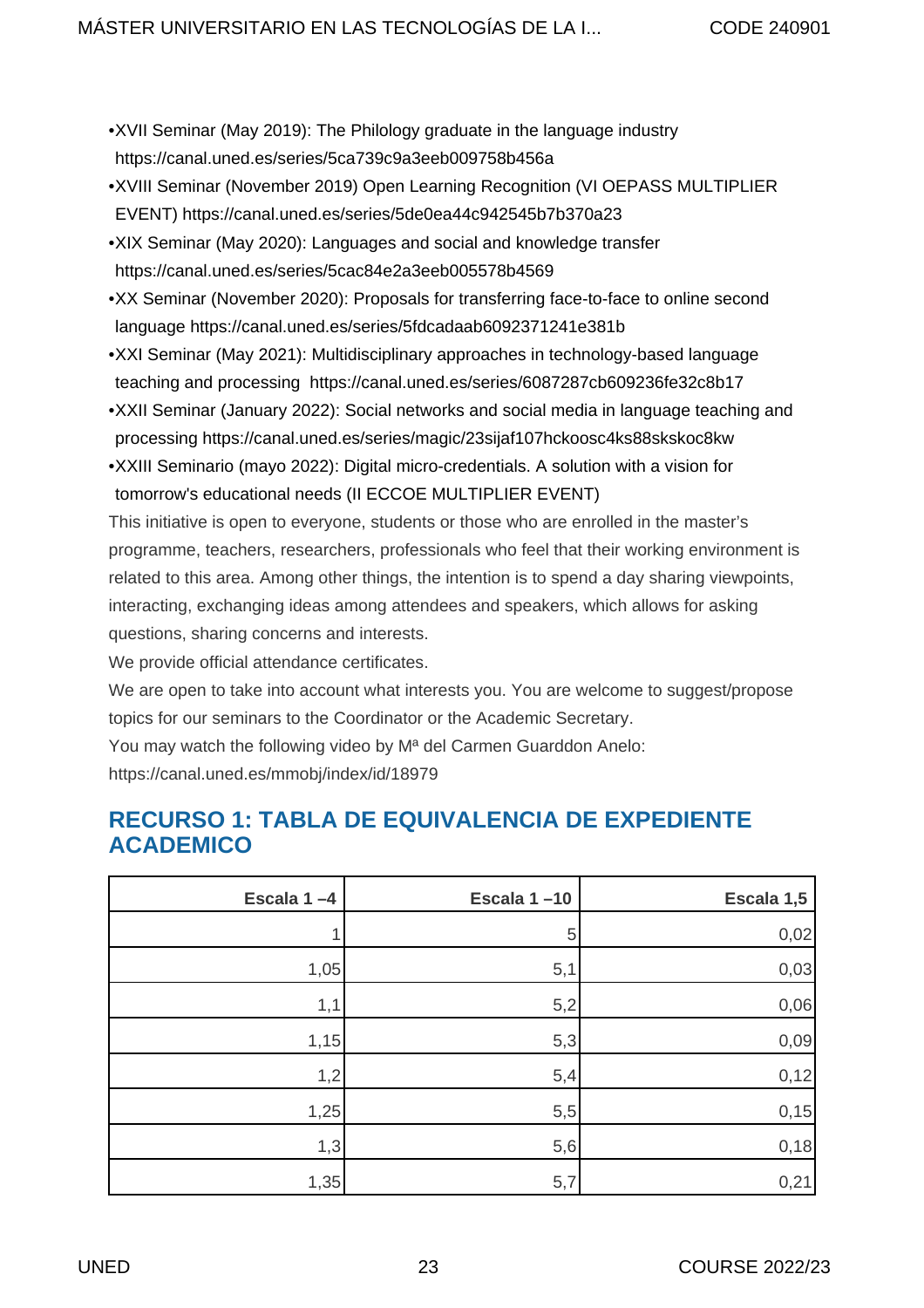| 1,4            | 5,8            | 0,24     |
|----------------|----------------|----------|
| 1,45           | 5,9            | 0,27     |
| 1,5            | $\,$ 6 $\,$    | $0,3$    |
| 1,55           | 6,1            | 0,33     |
| 1,6            | 6,2            | 0,36     |
| 1,65           | 6,3            | 0,39     |
| 1,7            | 6,4            | 0,42     |
| 1,75           | $6,5$          | 0,45     |
| 1,8            | $6, 6$         | 0,48     |
| 1,85           | 6,7            | 0,51     |
| 1,9            | $6,8$          | 0,54     |
| 1,95           | 6,9            | 0,57     |
| $\overline{c}$ | $\overline{7}$ | $0,6$    |
| 2,05           | 7,1            | 0,63     |
| 2,1            | 7,2            | 0,66     |
| 2,15           | 7,3            | 0,69     |
| 2,2            | 7,4            | 0,72     |
| 2,25           | 7,5            | 0,75     |
| 2,3            | 7,6            | 0,78     |
| 2,35           | 7,7            | 0,81     |
| 2,4            | 7,8            | 0,84     |
| 2,45           | 7,9            | 0,87     |
| 2,5            | $\, 8$         | $_{0,9}$ |
| 2,55           | 8,1            | 0,93     |
| 2,6            | 8,2            | 0,96     |
| 2,65           | 8,3            | 0,99     |
| 2,7            | 8,4            | 1,02     |
| 2,75           | 8,5            | 1,05     |
| 2,8            | 8,6            | 1,08     |
| 2,85           | 8,7            | 1,11     |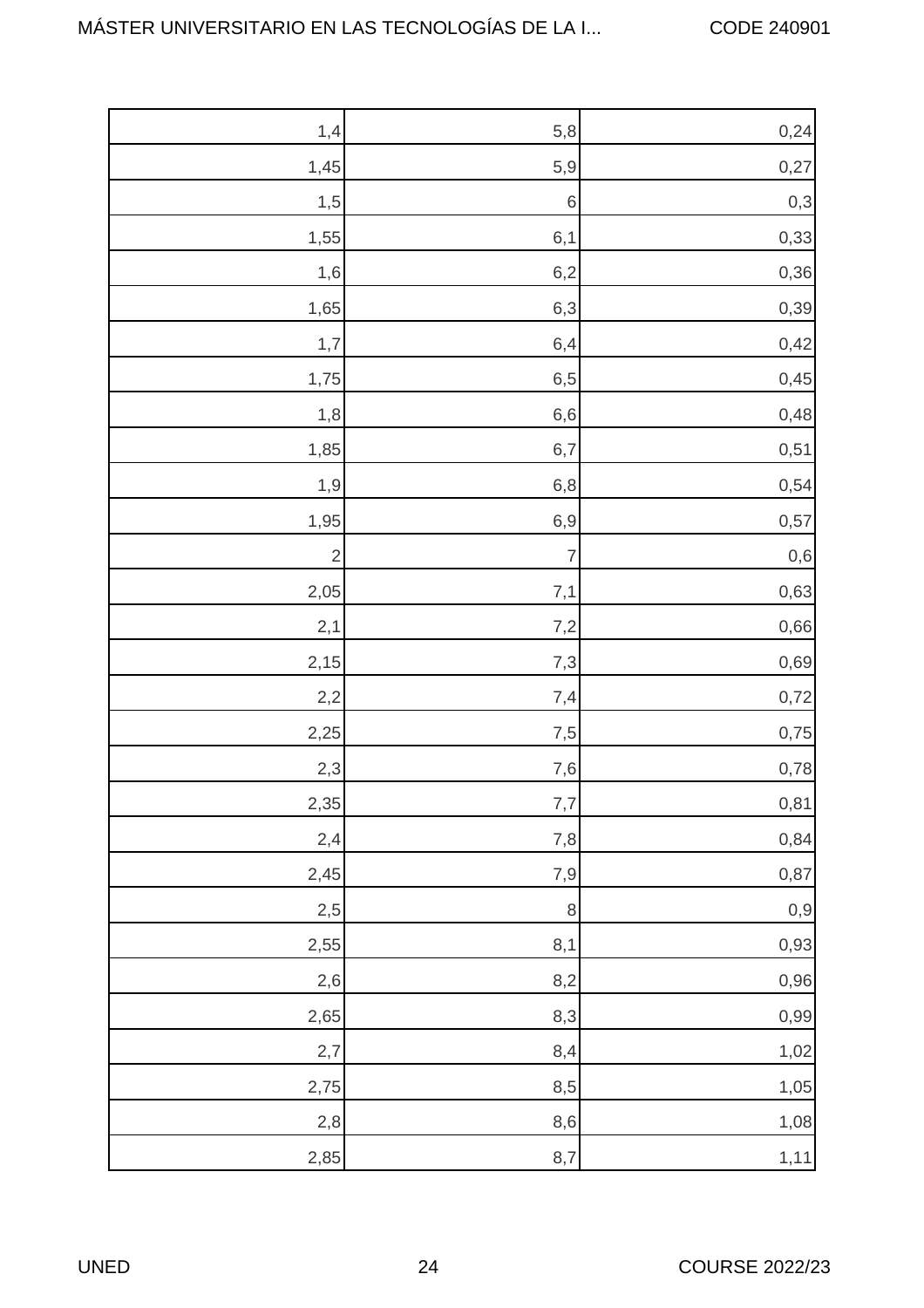| 2,9                       | 8,8         | 1,14 |
|---------------------------|-------------|------|
| 2,95                      | 8,9         | 1,17 |
| $\ensuremath{\mathsf{3}}$ | $\mathbf 9$ | 1,2  |
| 3,1                       | 9,1         | 1,23 |
| 3,2                       | 9,2         | 1,26 |
| 3,3                       | 9,3         | 1,29 |
| 3,4                       | 9,4         | 1,32 |
| 3,5                       | 9,5         | 1,35 |
| 3,6                       | 9,6         | 1,38 |
| 3,7                       | 9,7         | 1,41 |
| 3,8                       | 9,8         | 1,44 |
| 3,9                       | 9,9         | 1,47 |
| $\overline{a}$            | 10          | 1,5  |

## <span id="page-24-0"></span>**COORDINACIÓN Y FORMA DE CONTACTO**

MASTER'S DEGREE IN INFORMATION TECHNOLOGIES AND COMMUNICATION IN LANGUAGE EDUCATION AND PROCESSING (UNED)

COORDINATION AND CONTACT

- To request information on general academic questions related to the master's degree, contact the Course Coordinator, Prof. Elena Barcena [\(mbarcena@flog.uned.es](mailto:mbarcena@flog.uned.es)), or the Academic Secretary, Dr. Ana Ibañez ([aibanez](http://aibanez@flog.uned.es)[@flog.uned.es](mailto:margarita.goded@flog.uned.es)).
- For queries and questions related to virtual courses of the subjects of the master's degree, contact the Academic Secretary, Dr. Ana Ibañez ([aibanez@flog.uned.es](mailto:margarita.goded@flog.uned.es)).
- For general technical problems, contact the Technical Support Service by phone on: 91 398 88 01 or via the following form:

[http://portal.uned.es/portal/page?\\_pageid=93,150738,93\\_20542783&\\_dad=portal&\\_schema](http://portal.uned.es/portal/page?_pageid=93,150738,93_20542783&_dad=portal&_schema=PORTAL) [=PORTAL](http://portal.uned.es/portal/page?_pageid=93,150738,93_20542783&_dad=portal&_schema=PORTAL) For general information, contact by phone on: 91 398 6636.

- For information about Students Mobility programme, contact its coordinator, Dra. Ana Ibáñez ([aibanez@flog.uned.es](mailto:aibanez@flog.uned.es)).
- For information on research seminars, contact the Academic Secretary, Dr. Ana Ibañez ( [aibanez@flog.uned.es\)](http://aibanez@flog.uned.es�������������������������������¢����������������������������������������������������������������).
- For information on the internship (practicum), contact its Coordinator ( [mbarcena@flog.uned.es](http://mbarcena@flog.uned.es)) or the rest of the teaching team.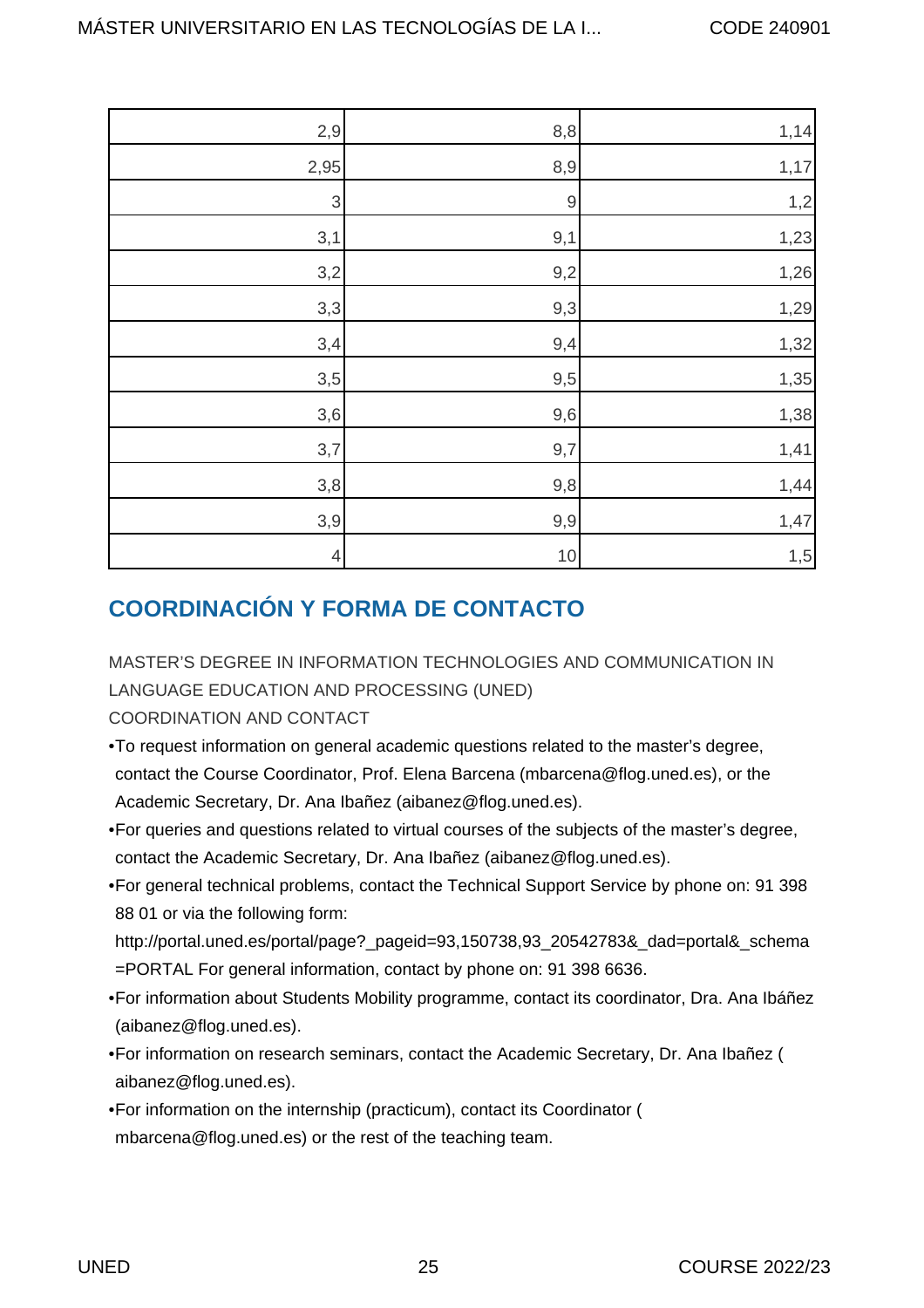- For academic information on the master's thesis, contact its Coordinator ( <mbarcena@flog.uned.es>).
- For enqueries on general administrative matters of the master's degree, contact [tic@adm.uned.es](mailto:tic@adm.uned.es)
- For administrative consultation of the master's thesis, contact [tfmfilologia@flog.uned.es](mailto:tfmfilologia@flog.uned.es) **Mailbox for congratulations, complaints and suggestions**

The UNED offers the entire university community, through the

Student Services Center (CAE), a box for submitting congratulation messages, suggestions and complaints.

The message must carry the identification of the person concerned (name and ID), name of the master, subject, service or corresponding type of study through an e-form.

A reply to the message will be acknowledged within 24 working hours and the average time for answering your mail is two working days (the maximum period for response, according to the System of Quality Assurance, approved by ANECA for UNED is around 20 days).

#### **Examination Revision Procedure**

We remind you that revisions of grades or examinations should be made directly with the teaching staff as indicated by the Exam Review Standards approved by the Governing Board of the UNED, and can be consulted on "Consulta de notas, actas y revisión de exámenes".

#### **General Inquiries and IT Incidents Procedure**

If you want to make an enquiry regarding general information, this must be sent to the Student Support Services, via the email [infouned@adm.uned.es.](http://��infouned@adm.uned.es) If, however, you have any technical problem, this should be directed to Technical Support for Students, using the form called "Formulario incidencias informáticas".

## <span id="page-25-0"></span>**INTERNACIONALIZACIÓN**

### MASTER'S DEGREE IN INFORMATION TECHNOLOGIES AND COMMUNICATION IN LANGUAGE EDUCATION AND PROCESSING (UNED)

#### INTERNATIONALISATION

This master's degree is already offering its students the chance to benefit from ERASMUS grants and exchanges of virtual mobility through the CampusNet program, which does not require the personal presence of the student to study the subjects in a foreign university. Contacts are being made with other universities that follow similar curricula at tertiary level to that of offered by the UNED in order to establish bonds of mobility to enrich the education of our students and the international nature of their studies.

As for the program of face-to-face mobility in the master, for those who are not familiar with the ERASMUS (European Community Action Scheme for the Mobility of University Students) program, it is a plan of public administration management, whose aim is none other than to improve the quality and strengthen the European dimension of higher education by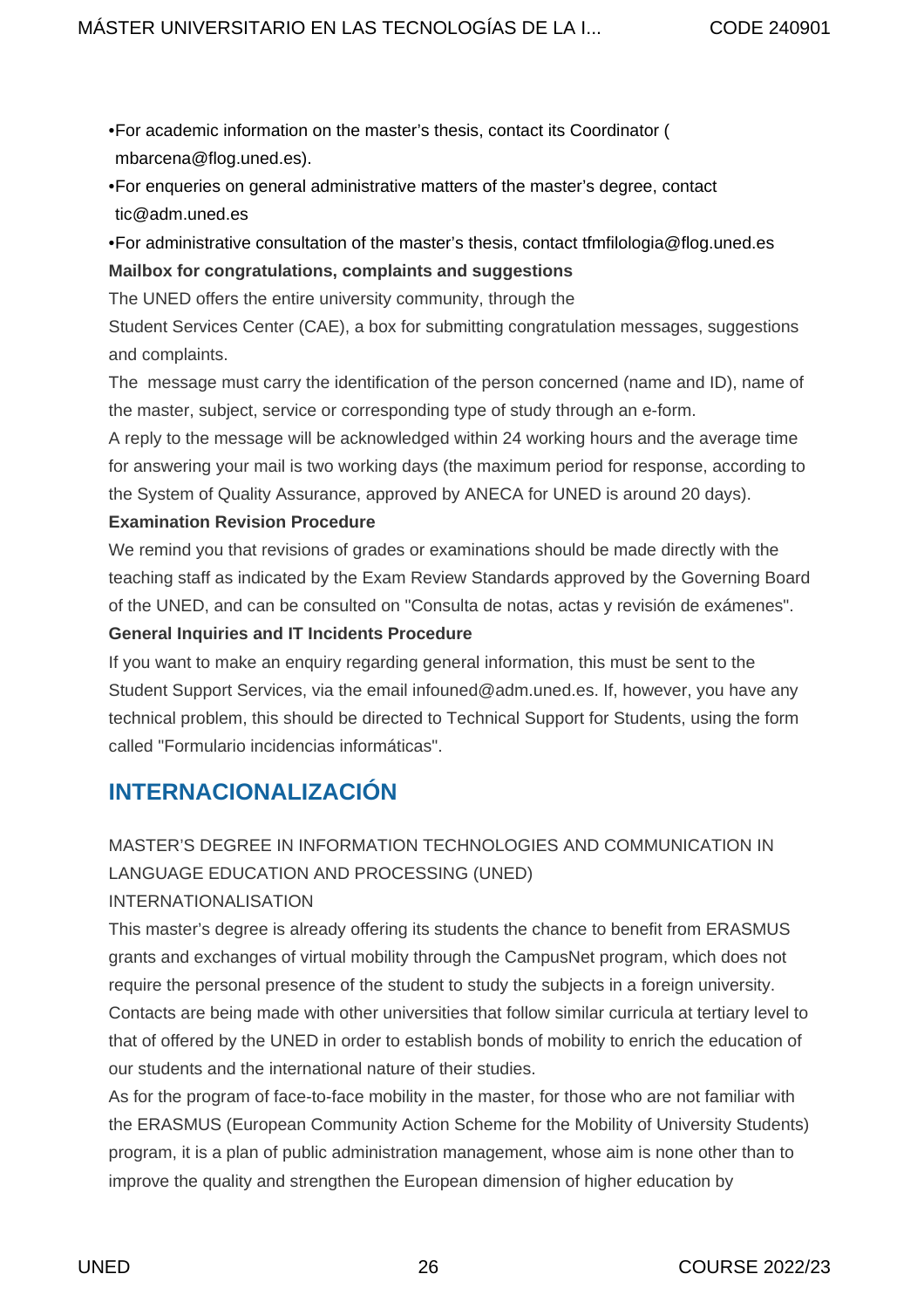encouraging academic mobility of students within the member states of the European Union and some other countries, such as Croatia, Iceland, Liechtenstein, Norway, Switzerland and Turkey, while supporting transparency and academic recognition of studies throughout the Union.

As a prerequisite to qualify for the program, students must be enrolled in the ICT-ETL master's degree, be citizens of one of the member states associated to the Socrates Program and demonstrate a good level of knowledge of written and spoken English or a second language of the European Union, in addition to Spanish. The students participating in the program will attend their studies for a period of three months to one year in another European country, which will be validated and should be recognized as a part of the ICT-ETL master's degree credits upon the students' return to their own country.

You can find more information about the ERASMUS program at UNED:

[http://portal.uned.es/portal/page?\\_pageid=93,316189,93\\_20538173&\\_dad=portal](http://portal.uned.es/portal/page?_pageid=93,316189,93_20538173&_dad=portal), via the coordinator of the master's degree: Elena Barcena (mbarcena@flog.uned.es) and the coordinator of internationalization: Ana Ibáñez ([aibanez@flog.uned.es](mailto:aibanez@flog.uned.es)) **(this email address should also serve as a contact to propose future agreements of student mobility).**

## <span id="page-26-0"></span>**PLAN DE ACOGIDA**

MASTER'S DEGREE IN INFORMATION TECHNOLOGIES AND COMMUNICATION IN

LANGUAGE EDUCATION AND PROCESSING (UNED)

#### WELCOMING PROGRAMME

As a distance student of the master's degree at the Faculty of Philology in information and communications technology in language teaching and processing, the students have access to the Welcoming Virtual Community where they will find help and relevant information on:

- UNED: organisation, structure and methodology
- Studying in the European Higher Education Area
- Distant education
- Main resources at your disposal
- The e-Learning platform at UNED
- Exams at the UNED

For more information, follow these links:

[http://www2.uned.es/iued/Plan\\_Acogida\\_Virtual/informacion/PAV\\_inicio.html](http://www2.uned.es/iued/Plan_Acogida_Virtual/informacion/PAV_inicio.html) [http://portal.uned.es/portal/page?\\_pageid=93,24509190&\\_dad=portal&\\_schema=PORTAL](http://portal.uned.es/portal/page?_pageid=93,24509190&_dad=portal&_schema=PORTAL) http://portal.uned.es/portal/page? pageid=93,489745,93 20540779& dad=portal& schema= [PORTAL](http://portal.uned.es/portal/page?_pageid=93,489745,93_20540779&_dad=portal&_schema=PORTAL)

http://portal.uned.es/portal/page?\_pageid=93.23093439&\_dad=portal&\_schema=PORTAL http://www2.uned.es/iued/Plan\_Acogida\_Virtual/informacion/PAV\_inicio.html http://portal.uned.es/portal/page?\_pageid=93,24509190&\_dad=portal&\_schema=PORTAL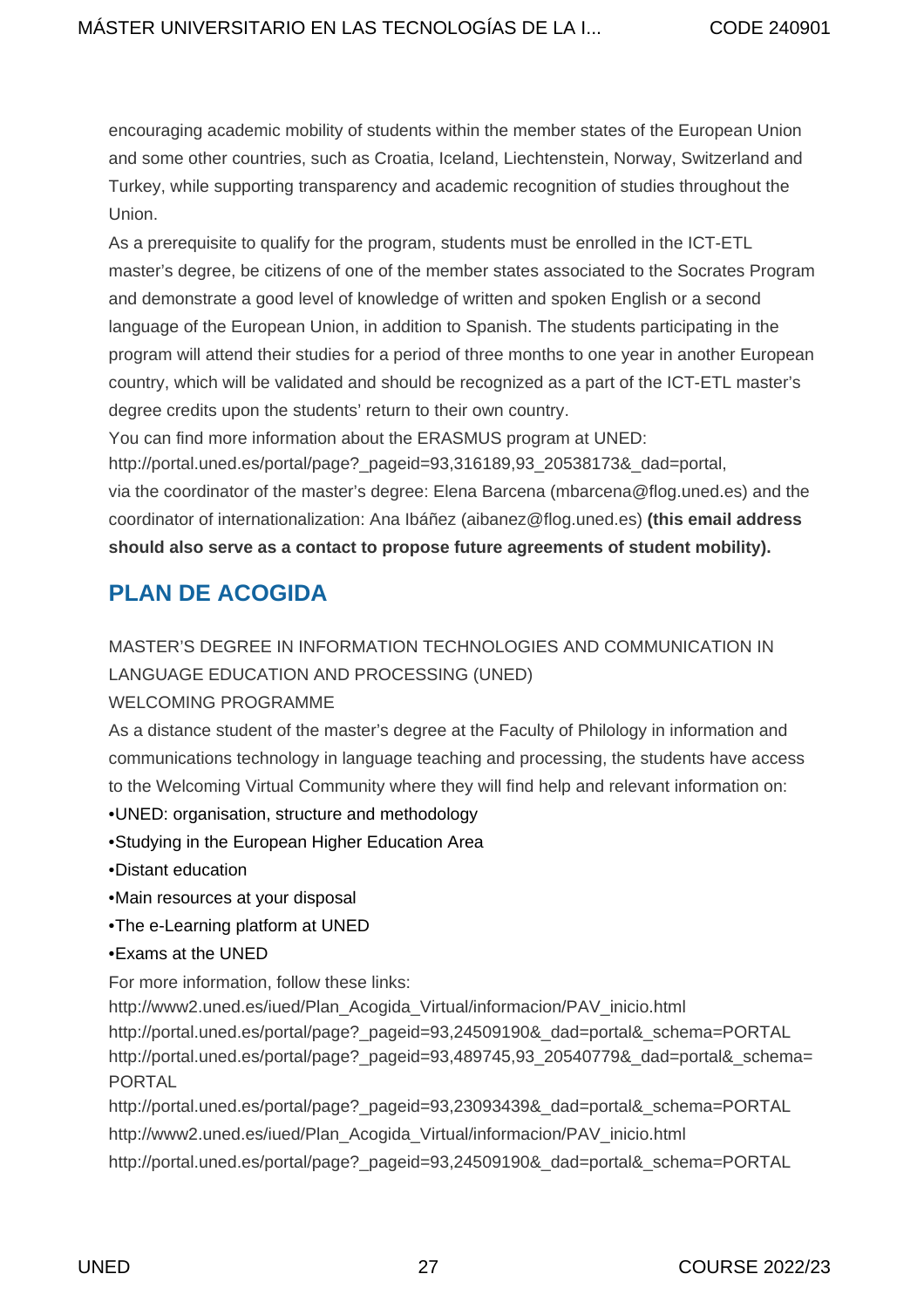http://portal.uned.es/portal/page?\_pageid=93.489745,93\_20540779&\_dad=portal&\_schema= PORTAL

http://portal.uned.es/portal/page?\_pageid=93.13984340&\_dad=portal&\_schema=PORTAL Students are recommended to watch the following videos (in English) about UNED's teaching methodology and that of the master's degree:

<https://canal.uned.es/mmobj/index/id/53425> (Dr. Elena Bárcena)

<https://canal.uned.es/mmobj/index/id/53336> (Dr. Elena Bárcena)

## <span id="page-27-0"></span>**RECURSO 3: RECONOCIMIENTO DE CRÉDITOS**

El nivel de competencia B2 en inglés se puede acreditar de varias maneras. Se recomienda a los estudiantes que consulten las siguientes páginas:

- [Cambridge Institute](http://www.cambridgeinstitute.net/es/tests-de-nivel-espanol/test-nivel-ingles/nivel-ingles-test-espanol)
- [Universidad de Navarra](https://www.unavarra.es/digitalAssets/102/102729_100000tabla_equivalencias.pdf)
- [Máster de Secundaria de la UNED](http://portal.uned.es/portal/page?_pageid=93,22894013&_dad=portal)

Para aquellos candidatos que lo necesiten, se informa de que la UNED, a través del CUID (Centro Universitario de Idiomas a Distancia), ofrece cursos de este nivel en varias lenguas y convoca una prueba libre de nivel para obtener el certificado B2. Para mayor información se puede consultar la página oficial del [CUID.](http://portal.uned.es/portal/page?_pageid=93,1049935&_dad=portal&_schema=PORTAL)

## <span id="page-27-1"></span>**RECURSO 2: TABLA DE EQUIVALENCIA DE NIVELES DE COMPETENCIA DE LENGUAS**

En la Comisión de Coordinación de Títulos de Máster de la Facultad de Filología celebrada el 2 de noviembre de 2016, se acordó que el número máximo de créditos a reconocer será de 10, incluyendo Enseñanzas Universitarias Oficiales, Enseñanzas Universitarias no oficiales y Experiencia Laboral o Profesional.

En el caso de Enseñanzas Universitarias Oficiales, también se acordó que el número de créditos de la asignatura origen del reconocimiento sea igual o superior al número de créditos de la asignatura de destino del máster.

A continuación se incluye el enlace que lleva al modelo de reconocimiento de créditos del máster. En él se indica que el estudiante que desee solicitar reconocimiento de créditos debe marcar la casilla correspondiente en la aplicación de preinscripción y, además, debe rellenar la solicitud de reconocimiento de créditos que se encuentra disponible en:

http://portal.uned.es/portal/page? pageid=93,49315415& dad=portal& schema=PORTAL **TÍTULOS PROPIOS DE LA UNED**

Respecto al reconocimiento de créditos cuyo origen sean Enseñanzas Universitarias no Oficiales cursadas en la UNED, las titulaciones que tienen establecida alguna equivalencia con asignaturas del máster en TIC-ETL figuran en la web de Formación Permanente y puede consultarlas accediendo a la pestaña de la Facultad de Filología que puede encontrar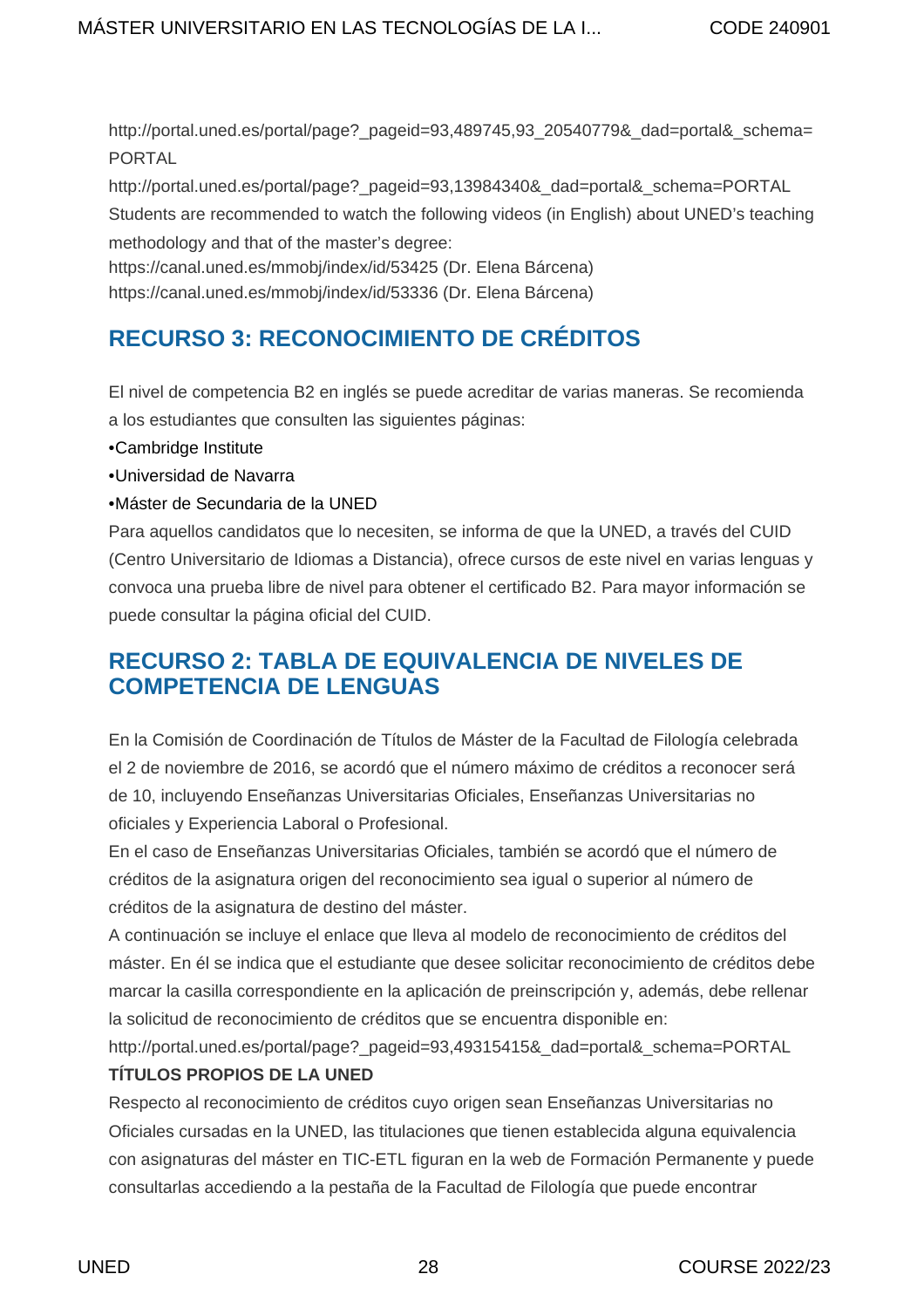en http://portal.uned.es/portal/page?\_pageid=93,37972508,93\_37972509&\_dad=portal&\_sch ema=PORTAL

En distintas reuniones de la comisión de este máster se han establecido reconocimientos de créditos cuyo origen es algún curso de Educación Permanente. Estos reconocimientos pasan por la Comisión de Coordinación de Títulos de Máster de la Facultad con fecha 9 de mayo de 2017.

En concreto en este máster se han establecido seis posibles equivalencias:

(1) MÁSTER ENSEÑANZA DEL INGLÉS COMO LENGUA EXTRANJERA (Ya aprobado en la Comisión de 2 de noviembre de 2016) Título Propio de Educación Permanente MÁSTER EN TECNOLOGÍAS DE LA INFORMACIÓN Y LA COMUNICACIÓN EN LA ENSEÑANZA Y EL TRATAMIENTO DE LENGUAS Asignatura "Introducción a la Enseñanza de Lenguas Asistidas por Ordenador"

\_\_\_\_\_\_\_\_\_\_\_\_\_\_\_\_\_\_\_\_\_\_\_\_\_\_\_\_\_\_\_\_\_\_\_\_\_\_\_\_\_\_\_\_\_\_\_\_\_\_\_\_\_\_\_\_\_\_\_\_\_\_\_\_\_\_\_\_\_\_\_\_\_\_

(2) MÁSTER ENSEÑANZA DEL ESPAÑOL COMO SEGUNDA LENGUA Título Propio de Educación Permanente MÁSTER EN TECNOLOGÍAS DE LA INFORMACIÓN Y LA COMUNICACIÓN EN LA ENSEÑANZA Y EL TRATAMIENTO DE LENGUAS Asignatura "Metodología de la Investigación Lingüística"

\_\_\_\_\_\_\_\_\_\_\_\_\_\_\_\_\_\_\_\_\_\_\_\_\_\_\_\_\_\_\_\_\_\_\_\_\_\_\_\_\_\_\_\_\_\_\_\_\_\_\_\_\_\_\_\_\_\_\_\_\_\_\_\_\_\_\_\_\_\_\_\_\_\_

(3) - ESPECIALISTA UNIVERSITARIO ÓEXPERTO UNIVERSITARIO ÓMÁSTER EN INGLÉS PARA FINES ESPECÍFICOS / ENGLISH FOR SPECIFIC PURPOSES Título Propio de Educación Permanente MÁSTER EN TECNOLOGÍAS DE LA INFORMACIÓN Y LA COMUNICACIÓN EN LA ENSEÑANZA Y EL TRATAMIENTO DE LENGUAS Asignatura "Herramientas para el Desarrollo de las Destrezas Orales"

(4) MÁSTER EN ENSEÑANZA DEL ESPAÑOL COMO LENGUA EXTRANJERA (AA) Título Propio de Educación Permanente MÁSTER EN TECNOLOGÍAS DE LA INFORMACIÓN Y LA COMUNICACIÓN EN LA ENSEÑANZA Y EL TRATAMIENTO DE LENGUAS Asignatura "El Análisis de la Lengua mediante Corpus: Técnicas y Recursos"

\_\_\_\_\_\_\_\_\_\_\_\_\_\_\_\_\_\_\_\_\_\_\_\_\_\_\_\_\_\_\_\_\_\_\_\_\_\_\_\_\_\_\_\_\_\_\_\_\_\_\_\_\_\_\_\_\_\_\_\_\_\_\_\_\_\_\_\_\_\_\_\_\_\_

(5) CERTIFICADO DE FORMACIÓN DEL PROFESORADO EN APRENDIZAJE INTEGRADO DE CONTENIDOS Y LENGUAS EXTRANJERAS: METODOLOGÍA CLIL Título

\_\_\_\_\_\_\_\_\_\_\_\_\_\_\_\_\_\_\_\_\_\_\_\_\_\_\_\_\_\_\_\_\_\_\_\_\_\_\_\_\_\_\_\_\_\_\_\_\_\_\_\_\_\_\_\_\_\_\_\_\_\_\_\_\_\_\_\_\_\_\_\_\_\_

\_\_\_\_\_\_\_\_\_\_\_\_\_\_

\_\_\_\_\_\_\_\_\_\_\_\_\_\_\_\_

\_\_\_\_\_\_\_\_\_\_\_\_\_\_\_

\_\_\_\_\_\_\_\_\_\_\_\_\_\_\_\_